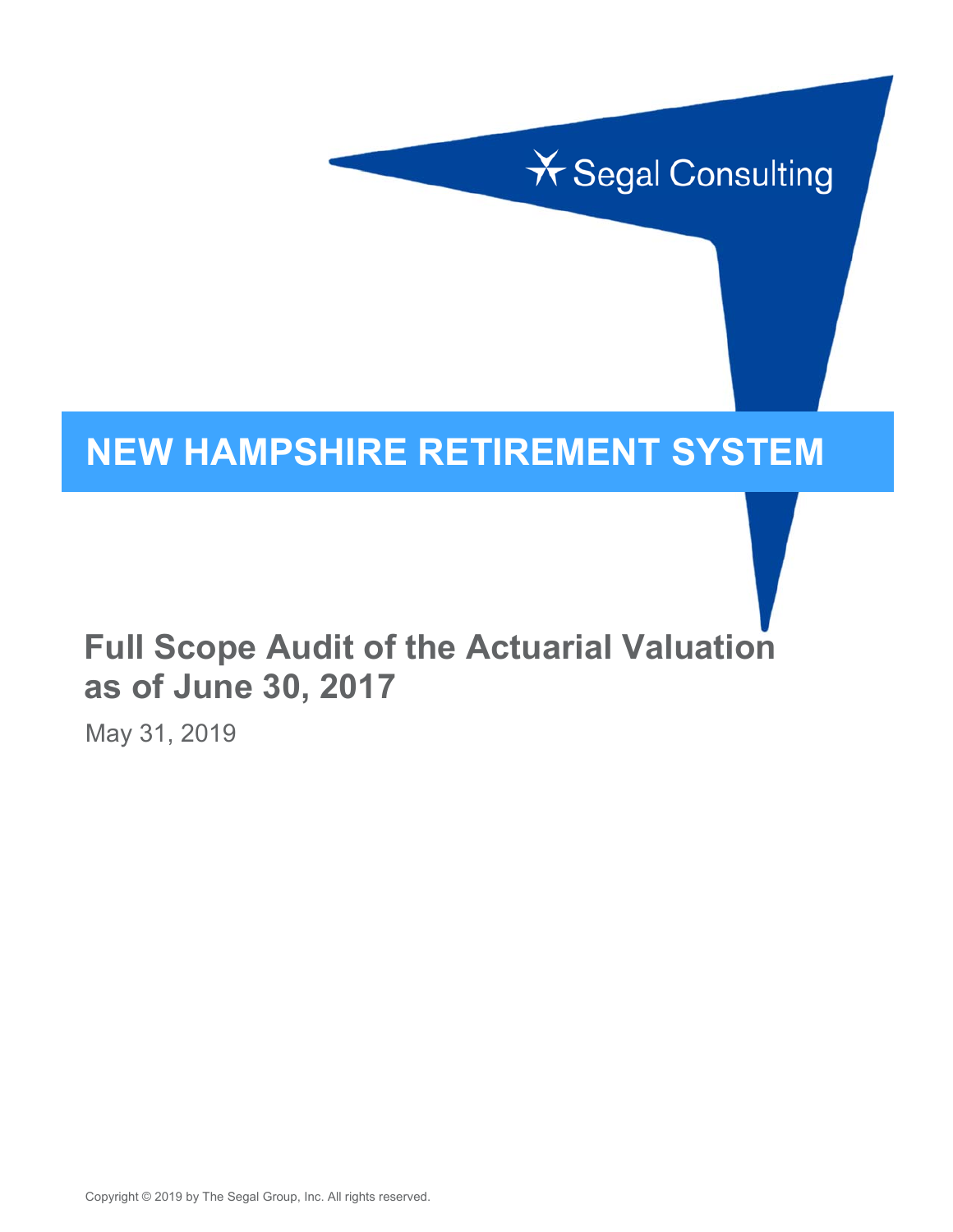

116 Huntington Avenue 8th Floor Boston, MA 02116-5744 T 617.424.7300 www.segalco.com

May 31, 2019

Mr. Gerard Murphy Director of Finance New Hampshire Retirement System 54 Regional Drive Comcord, NH 03301-8502

#### **Re: Full Scope Audit of the New Hampshire Retirement System Actuarial Valuation as of June 30, 2017**

Dear Mr. Murphy:

We are pleased to present the results of our audit of the Actuarial Valuation as of June 30, 2017 for the New Hampshire Retirement System (NHRS or System). The purpose of this audit is to replicate the results of the June 30, 2017 actuarial valuation and to review the actuarial methods, assumptions, and procedures employed by NHRS and their actuary, Gabriel Roeder Smith & Company (GRS).

This review will include opinions on the following:

- The appropriateness of the demographic and financial information used by GRS in the NHRS Valuation Report;
- $\geq$  The reasonableness and consistency of actuarial valuation assumptions, methods and procedures, taking into account Actuarial Standards of Practice, NHRS experience, and the appropriateness of the assumptions given the NHRS structure and funding objectives;
- Whether the GRS valuation results reflect the requirements set forth in state statutes and Board policies;
- $\triangleright$  Whether the GRS valuation results are reasonable, including an analysis of contribution rates and accrued liabilities; and
- Whether the valuation was performed by qualified actuaries and in accordance with principles and practices prescribed by the Actuarial Standards Board.

The review of the assumptions and methods used by GRS in the June 30, 2017 actuarial valuation is included in our report dated May 31, 2019 on the Limited Scope Audit of the 5-Year Experience Study: July 1, 2010 – June 30, 2015.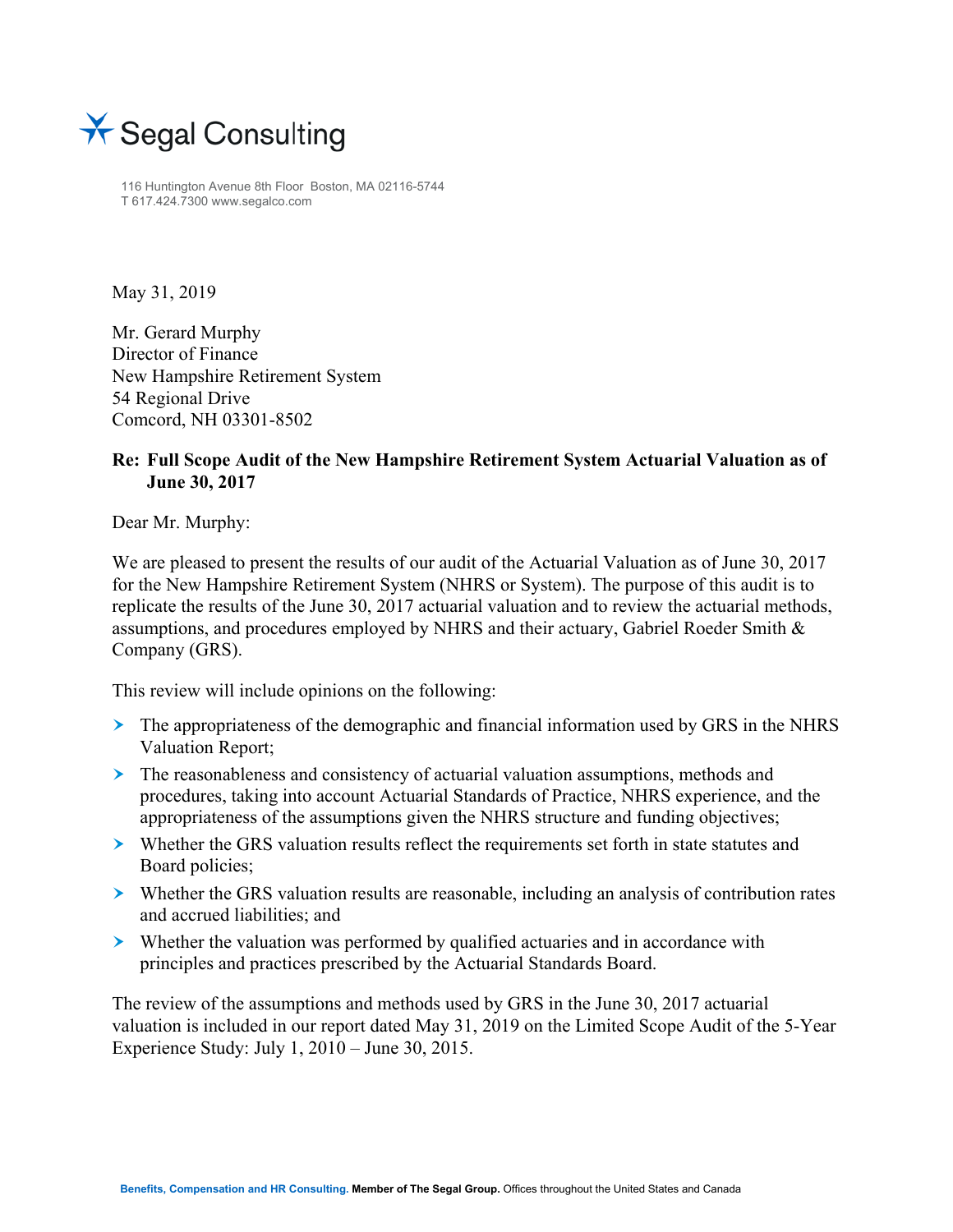Gerard Murphy May 31, 2019 Page 2

This review was conducted under the supervision of Kathleen A. Riley, a Fellow of the Society of Actuaries, a member of the American Academy of Actuaries and an Enrolled Actuary under ERISA. This review was conducted in accordance with the standards of practice prescribed by the Actuarial Standards Board.

The assistance of the NHRS staff and GRS is gratefully acknowledged.

We appreciate the opportunity to serve as an independent actuarial advisor for NHRS and we are available to answer any questions you may have on this report.

Sincerely,

Senior Vice President and Actuary Consulting Actuary

Kathleen A. Riley, FSA, MAAA, EA Chad W. Brown, FSA, MAAA, EA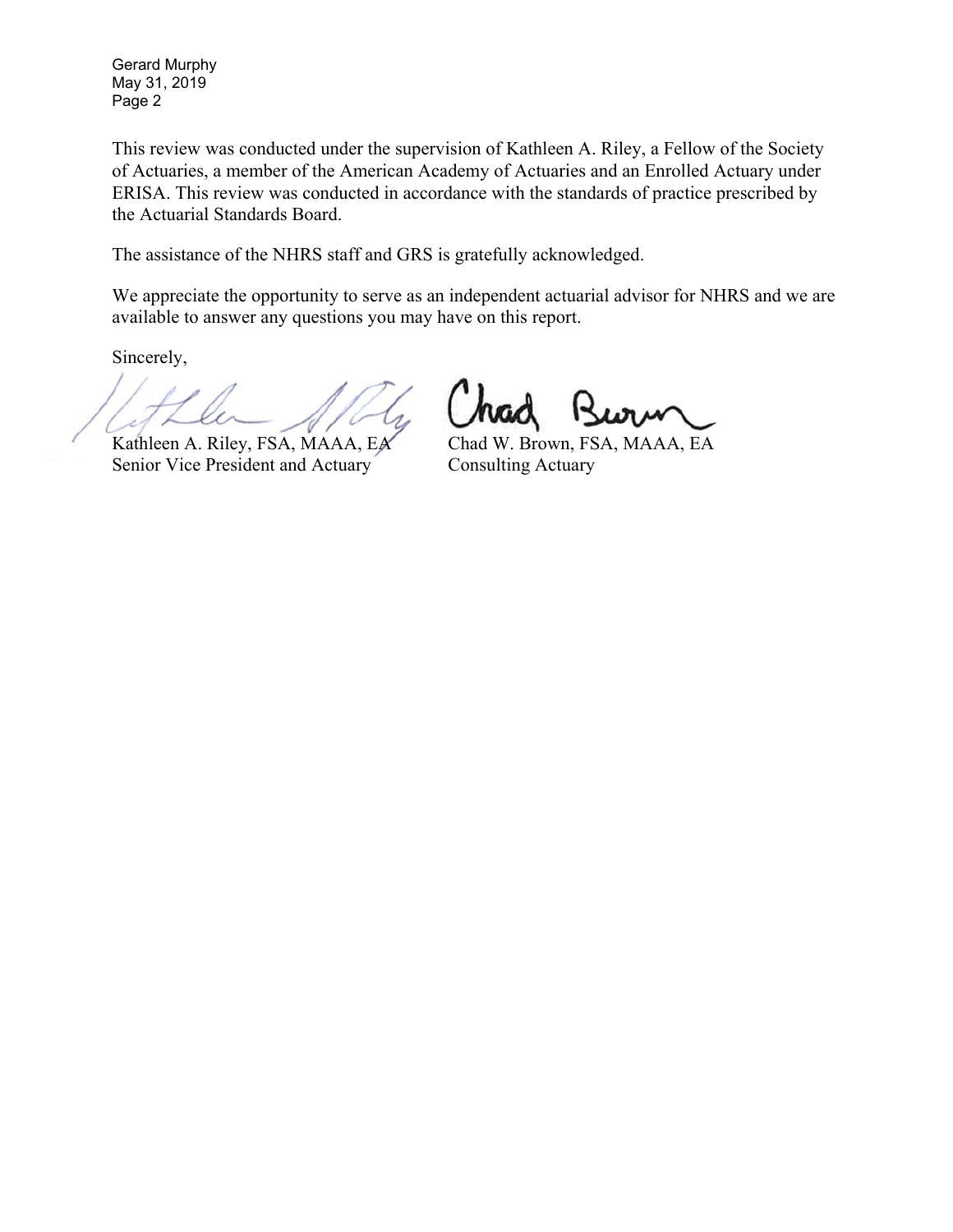#### **Full Scope Audit of the Actuarial Valuation as of June 30, 2017 for the New Hampshire Retirement System**

#### May 31, 2019

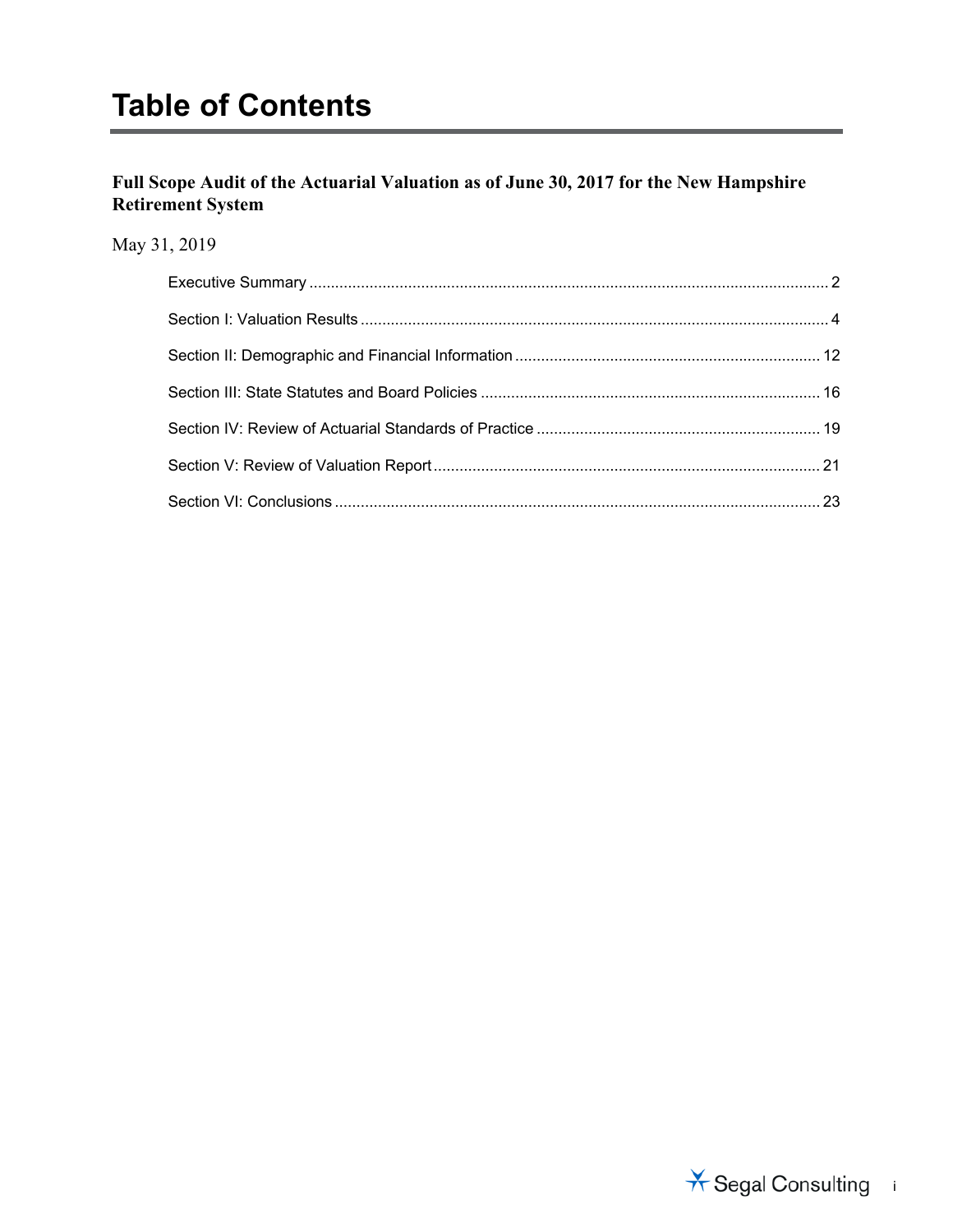## **Executive Summary**

The New Hampshire Retirement System (NHRS or System) retained Segal Consulting (Segal) to conduct an independent review of the System's actuarial calculations, process, assumptions and methodology reflected in the June 30, 2017 actuarial valuation performed by Gabriel Roeder Smith & Company (GRS). The review of the assumptions and methods used by GRS in the June 30, 2017 valuation is included in our separate report on the limited scope audit of the NHRS 2010-2015 Experience Study.

The main objectives for this engagement included:

- 1. A review of the demographic and financial information;
- 2. A review of the reasonableness and consistency of actuarial assumptions, methods and procedures
- 3. An evaluation of whether the valuation reflects state statutes and Board policies;
- 4. Replication of the valuation to confirm reasonableness and accuracy of contribution rates and accrued liabilities;
- 5. An evaluation of whether the valuation was performed in accordance with Actuarial Standards of Practice (ASOPs); and
- 6. An assessment of the quality of the valuation report.

The objective of an actuarial audit of any valuation is to provide validation that the liabilities and costs of the System are reasonable and being calculated as intended. This peer review includes a full replication of the actuarial valuation results, plus a review of the key components in the valuation process that encompass the derivation of the liabilities and costs for NHRS. These key components include the data, the benefits valued, the actuarial assumptions and funding method used, and the asset valuation method employed. The valuation report and select valuation output for a number of active, terminated vested, and pay status test lives provide the detail necessary to validate each of these key components.

We reviewed all information supplied to us by NHRS, including participant data files, financial statements, and sample benefit calculations for recent retirees. We also requested and reviewed additional information from GRS, including test lives and documentation of procedures beyond those disclosed in the valuation report.

#### Summary of Findings

This peer review validates the findings of the June 30, 2017 actuarial valuation. Segal was able to match the valuation results and the test life output within an acceptable range. The data appears complete and we were able to closely match the participant counts reported by GRS. We concluded the valuation was performed in accordance with the actuarial standards of practice promulgated by the Actuarial Standards Board (ASB).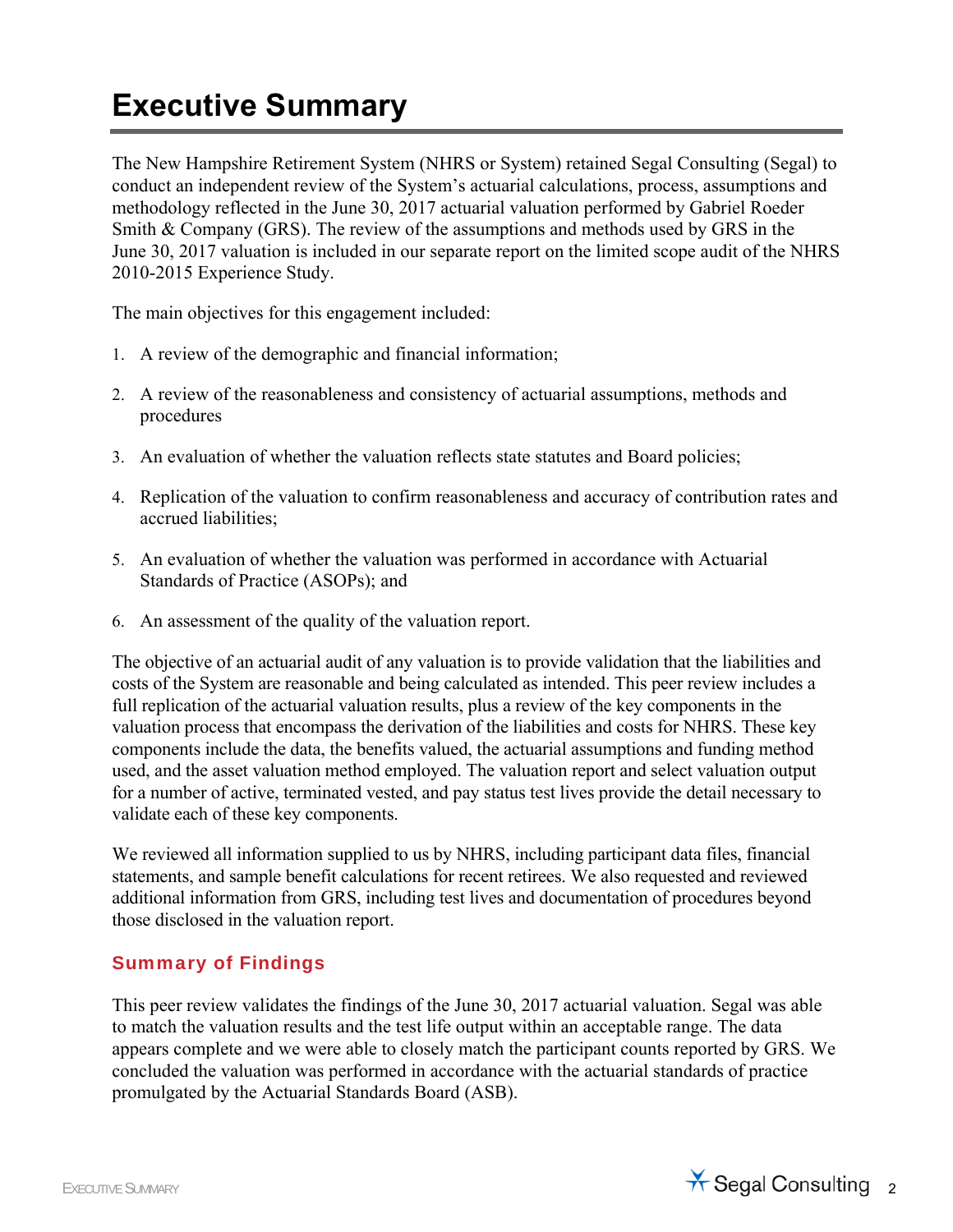For pension, our replication of the valuation produced results that are 0.8% lower than GRS for the total Actuarial Present Value of Projected Benefits, 2.2% lower for retirees and beneficiaries, 0.3% higher for inactive and vested deferred members and 0.6% higher for active members. For medical subsidy, our replication of the valuation produced results that are 0.2% lower than GRS for the total Actuarial Present Value of Projected Benefits. Differences less than 5% are generally considered a reasonable match. The results are well within that tolerance. Additional detail on the replication of the valuation can be found in Section I.

With that said, Segal did find some areas where the valuation could be improved with regard to the accuracy of liability calculations. Our key recommendations are as follows:

1. After reviewing the pay status test lives, we determined that GRS used the retiree's contribution account value at retirement, without reducing the balance for payments received prior to the valuation date, to determine the value of any future "cash refund" lump sum that may be payable. **We recommend that GRS calculate the retiree's remaining contribution account balance as of the valuation date to determining the value of any future "cash refund" lump sum.**

We estimate that the current methodology overstates retiree liabilities by approximately \$52 million, or 0.7% of retiree liabilities and 0.3% of the total Actuarial Present Value of Projected Benefits.

2. After reviewing the terminated vested test lives, we determined that the transition rules applicable to members hired prior to July 1, 2011, but who were not vested as of January 1, 2012, were not being used to determine eligibility for retirement, resulting in a slight overstatement of liabilities. In addition, we determined that time elapsed between the date of termination and the valuation date was not used to determine eligibility for retirement, resulting in an understatement of liabilities. **We recommend that GRS program these plan provisions.**

We estimate that the current methodology understates vested deferred liabilities by approximately \$2.5 million, or 0.9% of vested deferred liabilities and 0.02% of the total Actuarial Present Value of Projected Benefits.

**3.** After reviewing the active test lives, we determined that the assumed forfeiture percentage was not being applied as described in the valuation report. We are not sure whether the intended assumption was the one described in the valuation report or the one used in the programming. **In either case, the report language or the programming should be updated to be consistent with the other.** 

If the assumption described in the valuation report was the intended assumption, we estimate that the Actuarial Present Value of Projected Benefits for active participants was overstated by approximately \$4.8 million, or 0.1% of the active subtotal and 0.03% of the total Actuarial Present Value of Projected Benefits.

These recommendations for improvement, as well as other recommendations, are discussed in the following sections of this audit report.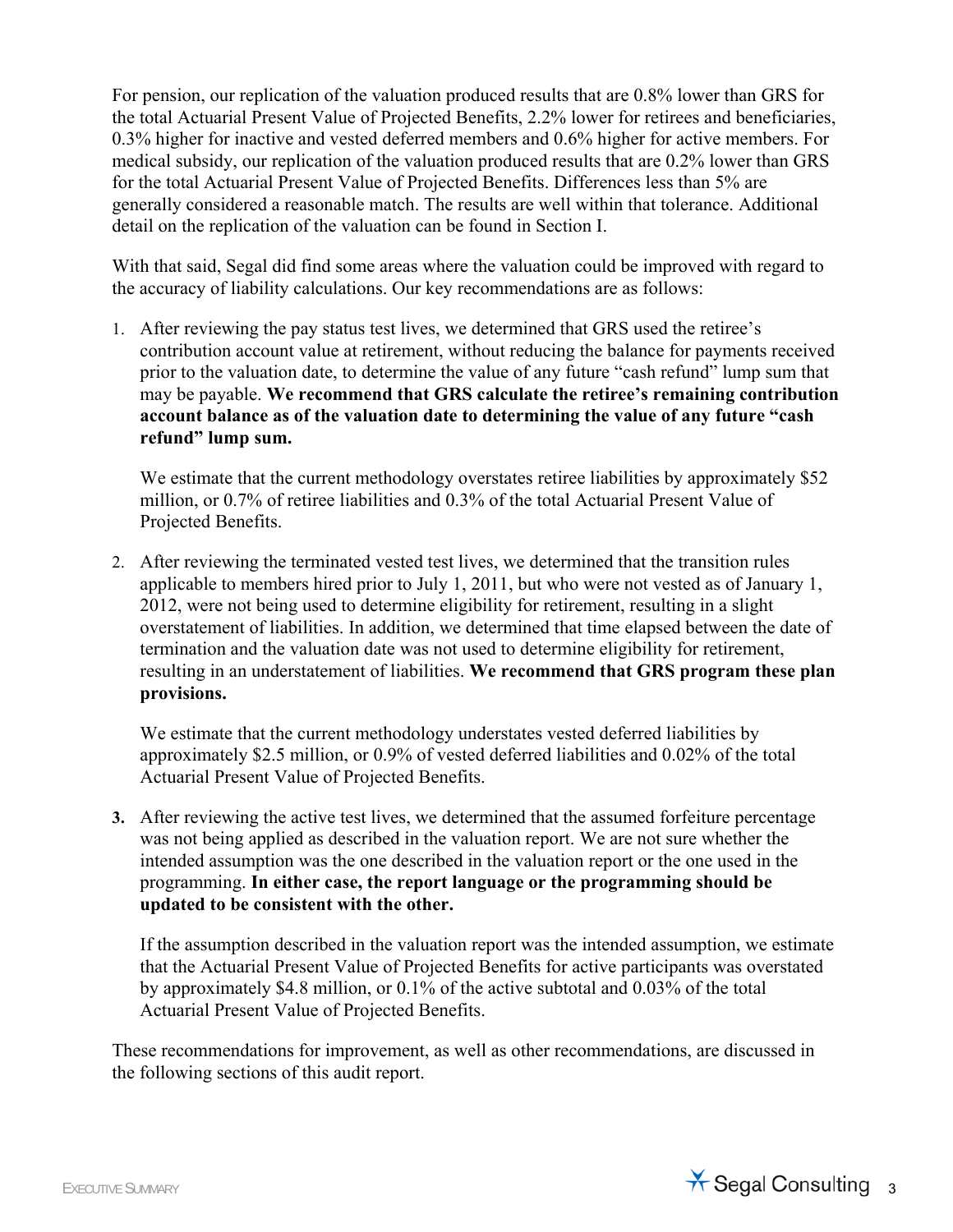## **Section I: Valuation Results**

#### Liability Replication

In replicating the results of the NHRS valuation as of July 1, 2017, we found that, overall, GRS has a sound valuation process. We matched the valuation results and the test life output within an acceptable range. A comparison of the valuation results is displayed on the following page. Differences less than 5% are generally considered a reasonable match. The results are well within that tolerance.

Please note that Segal's results throughout this section do not include the effect of the programming recommendations presented later in this section. The results shown represent the closest match of GRS results based on our reading of their valuation report, the test life information provided, and their responses to our follow-up questions.

#### Pension

|                                                           | <b>GRS</b>       | <b>Segal</b>     | <b>Ratio of</b><br><b>Segal/GRS</b> |
|-----------------------------------------------------------|------------------|------------------|-------------------------------------|
| <b>Active Members</b>                                     |                  |                  |                                     |
| • Actuarial Present Value of Projected<br><b>Benefits</b> | \$7,607,048,274  | \$7,650,982,613  | $0.6\%$                             |
| - Retirement                                              | 6,199,399,972    | 6,240,540,207    | 0.7%                                |
| - Disability                                              | 240,350,766      | 242,995,194      | 1.1%                                |
| - Termination and Death                                   | 1,167,297,536    | 1,167,447,212    | 0.0%                                |
| • Normal Cost                                             | 9.89%            | 10.74%           | 8.6%                                |
| • Actuarial Accrued Liability (AAL)                       | \$5,618,894,021  | \$5,540,110,956  | $-1.4\%$                            |
| <b>Inactive and Vested Deferred Members</b>               | \$274,115,019    | \$275,054,197    | 0.3%                                |
| <b>Retirees and Beneficiaries</b>                         | \$7,315,440,334  | \$7,153,185,107  | $-2.2%$                             |
| <b>Total</b>                                              |                  |                  |                                     |
| • Actuarial Present Value of Projected<br><b>Benefits</b> | \$15,196,603,627 | \$15,079,221,917 | $-0.8%$                             |
| • Actuarial Accrued Liability (AAL)                       | 13,208,449,374   | 12,968,350,260   | $-1.8%$                             |

#### **Total Plan**

Actuarial firms each have their own software programs for calculating normal costs and liabilities. Even with the same actuarial assumptions and cost method, it is unlikely that any two firms will perform calculations in exactly the same way. For example, even though GRS and Segal both assumed mid-year decrements (besides the retirement decrement for Teachers), the application of that methodology was different between the two firms. Ultimately, we are able to approximate the GRS mid-year methodology.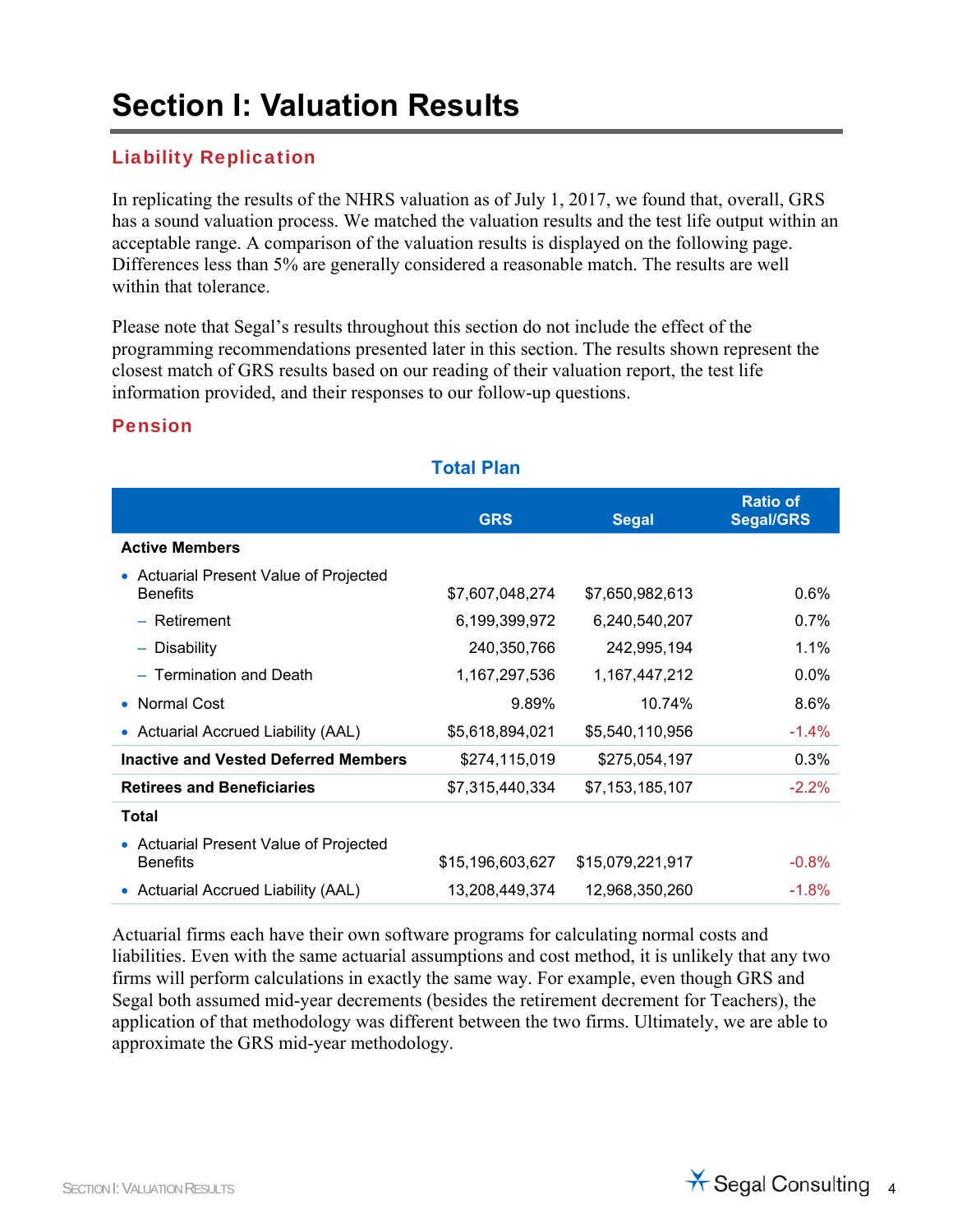Differences in the determination of the Normal Cost and the Actuarial Present Value of Future Normal Cost are very common. As can be seen in the chart above, the replication of the total Actuarial Present Value of Projected Benefits was within 0.8%. However, the replication of the Normal Cost was 8.6% higher and the replication of the total Actuarial Accrued Liability was 1.8% lower. Given the very close match of the Actuarial Present Value of Projected Benefits, we consider the overall match results to be reasonable.

Pointing out software differences should not be construed as an indication that one firm or the other is "correct." We do so only to provide complete disclosure.

**Employees** 

The results by subgroup are shown below:

|                                                           | p.c.,           |                 |                                     |
|-----------------------------------------------------------|-----------------|-----------------|-------------------------------------|
|                                                           | <b>GRS</b>      | <b>Segal</b>    | <b>Ratio of</b><br><b>Segal/GRS</b> |
| <b>Active Members</b>                                     |                 |                 |                                     |
| Actuarial Present Value of Projected<br><b>Benefits</b>   | \$2,615,462,557 | \$2,630,779,994 | 0.6%                                |
| - Retirement                                              | 2,107,629,587   | 2,128,760,588   | $1.0\%$                             |
| - Disability                                              | 75,759,051      | 74,150,968      | $-2.1\%$                            |
| - Termination and Death                                   | 432,073,919     | 427,868,438     | $-1.0\%$                            |
| Normal Cost                                               | 8.57%           | 8.93%           | 4.3%                                |
| <b>Actuarial Accrued Liability (AAL)</b>                  | \$1,940,791,059 | \$1,926,182,059 | $-2.3%$                             |
| <b>Inactive and Vested Deferred Members</b>               | \$126,844,033   | \$127,257,576   | 0.3%                                |
| <b>Retirees and Beneficiaries</b>                         | \$2,272,435,799 | \$2,186,874,397 | $-3.8\%$                            |
| Total                                                     |                 |                 |                                     |
| • Actuarial Present Value of Projected<br><b>Benefits</b> | \$5,014,742,389 | \$4,944,911,967 | $-1.4%$                             |
| • Actuarial Accrued Liability (AAL)                       | 4,340,070,891   | 4,240,314,032   | $-2.3%$                             |
|                                                           |                 |                 |                                     |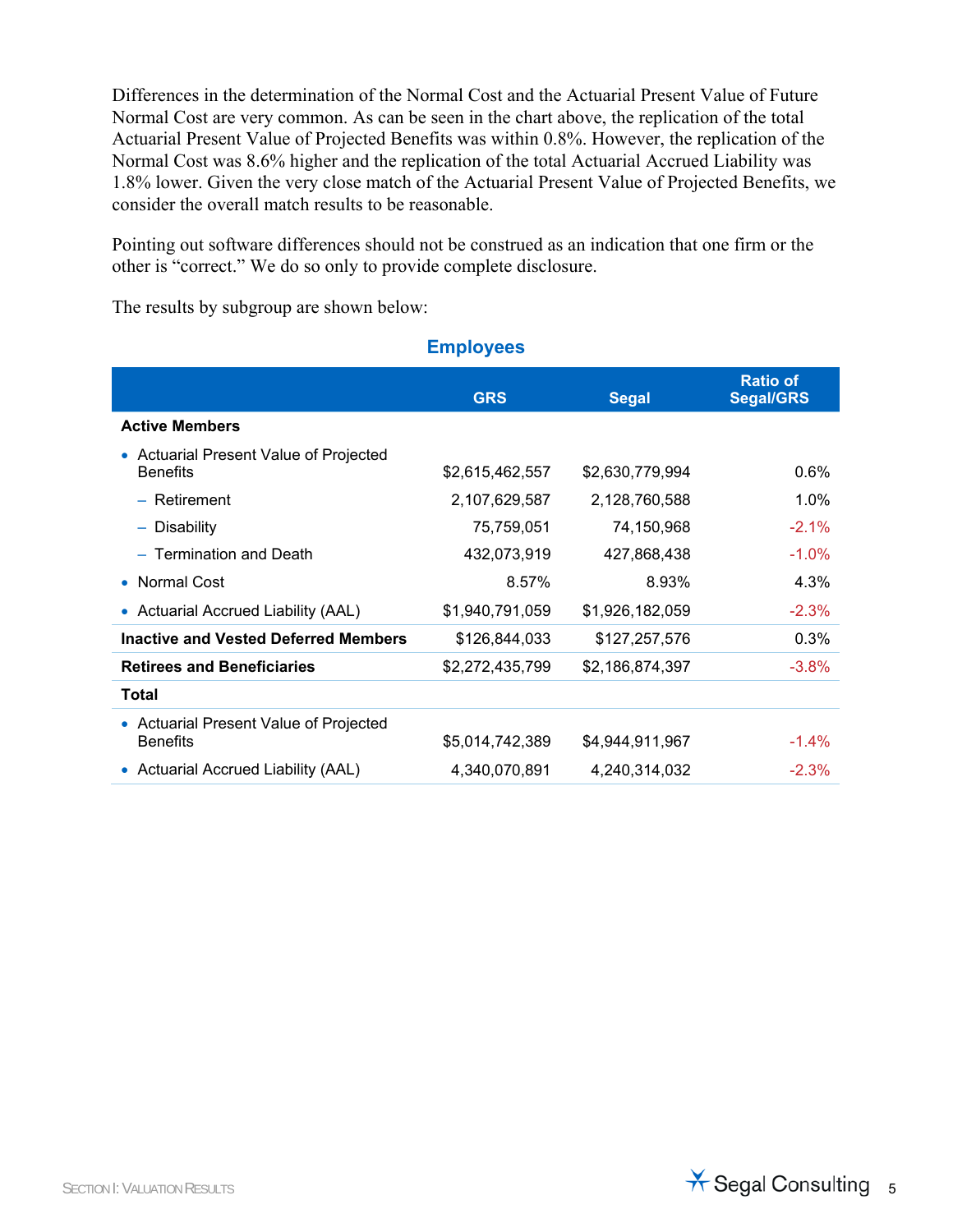### **Teachers**

|                                                                      | <b>GRS</b>      | <b>Segal</b>    | <b>Ratio of</b><br><b>Segal/GRS</b> |
|----------------------------------------------------------------------|-----------------|-----------------|-------------------------------------|
| <b>Active Members</b>                                                |                 |                 |                                     |
| Actuarial Present Value of Projected<br>$\bullet$<br><b>Benefits</b> | \$2,973,634,633 | \$2,996,722,278 | $0.8\%$                             |
| - Retirement                                                         | 2,481,905,032   | 2,507,922,769   | $1.0\%$                             |
| - Disability                                                         | 53,193,025      | 51,923,413      | $-2.4%$                             |
| - Termination and Death                                              | 438,536,576     | 436,876,096     | $-0.4%$                             |
| Normal Cost<br>$\bullet$                                             | 8.51%           | 9.85%           | 15.8%                               |
| • Actuarial Accrued Liability (AAL)                                  | \$2,228,224,889 | \$2,219,761,840 | $-0.4%$                             |
| <b>Inactive and Vested Deferred Members</b>                          | \$116,210,208   | \$116,688,557   | $0.4\%$                             |
| <b>Retirees and Beneficiaries</b>                                    | \$2,819,228,419 | \$2,757,821,505 | $-2.2\%$                            |
| Total                                                                |                 |                 |                                     |
| • Actuarial Present Value of Projected<br><b>Benefits</b>            | \$5,909,073,260 | \$5,871,232,340 | $-0.6%$                             |
| • Actuarial Accrued Liability (AAL)                                  | 5,163,663,516   | 5,094,271,902   | $-1.3%$                             |

#### **Police**

|                                                           | <b>GRS</b>      | <b>Segal</b>    | <b>Ratio of</b><br><b>Segal/GRS</b> |
|-----------------------------------------------------------|-----------------|-----------------|-------------------------------------|
| <b>Active Members</b>                                     |                 |                 |                                     |
| • Actuarial Present Value of Projected<br><b>Benefits</b> | \$1,343,024,134 | \$1,346,705,131 | 0.3%                                |
| - Retirement                                              | 1,038,389,653   | 1,032,374,568   | $-0.6%$                             |
| - Disability                                              | 76,389,141      | 80,374,597      | 5.2%                                |
| - Termination and Death                                   | 228,245,340     | 233,955,966     | 2.5%                                |
| • Normal Cost                                             | 16.24%          | 17.53%          | 7.9%                                |
| • Actuarial Accrued Liability (AAL)                       | \$970,196,717   | \$932,810,794   | $-3.9\%$                            |
| <b>Inactive and Vested Deferred Members</b>               | \$27,164,521    | \$27,175,992    | $0.0\%$                             |
| <b>Retirees and Beneficiaries</b>                         | \$1,526,761,108 | \$1,516,861,390 | $-0.6\%$                            |
| Total                                                     |                 |                 |                                     |
| • Actuarial Present Value of Projected<br><b>Benefits</b> | \$2,896,949,763 | \$2,890,742,513 | $-0.2%$                             |
| • Actuarial Accrued Liability (AAL)                       | 2,524,122,346   | 2,476,848,176   | $-1.9%$                             |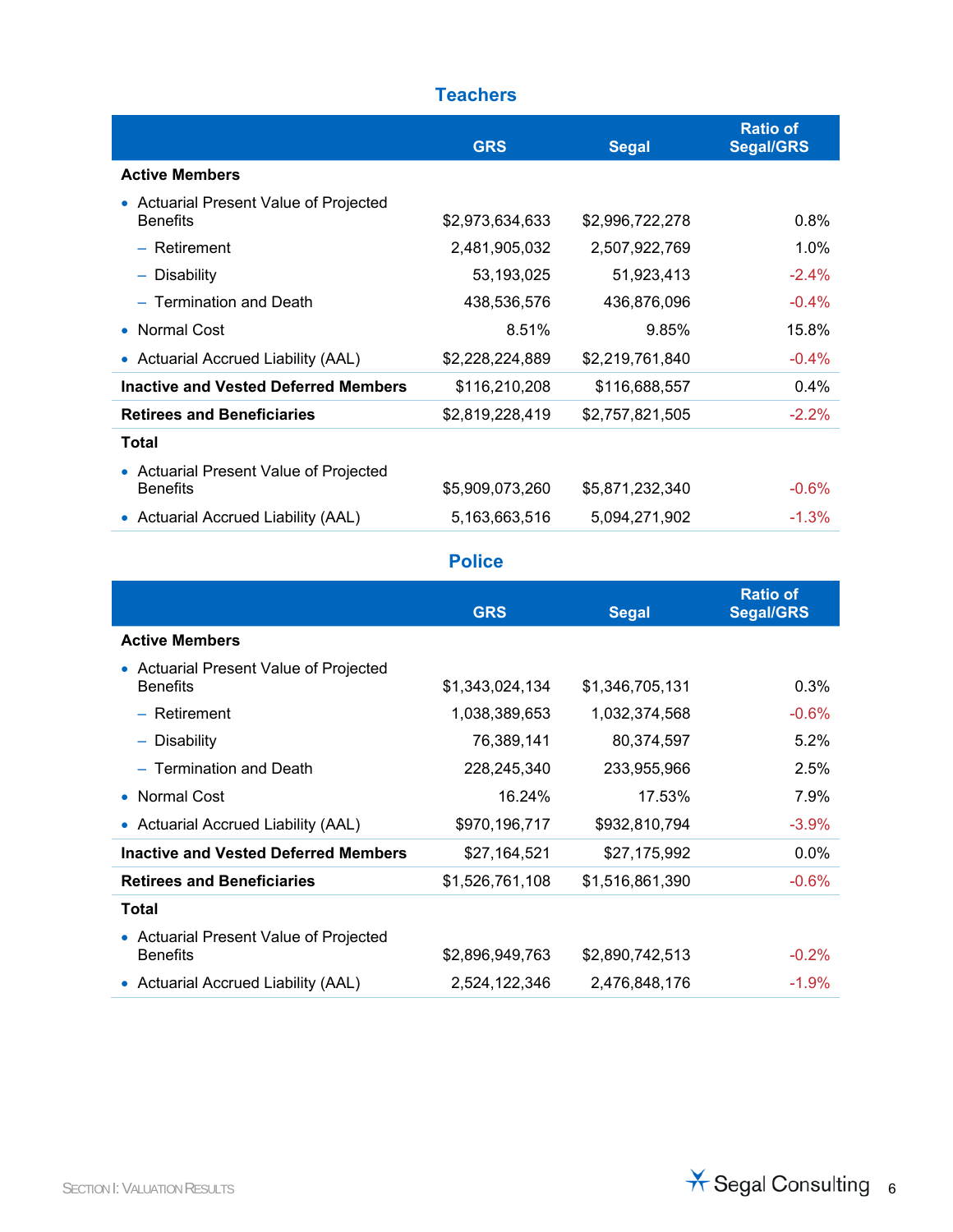|                                                           | <b>Fire</b>     |                 |                                     |
|-----------------------------------------------------------|-----------------|-----------------|-------------------------------------|
|                                                           | <b>GRS</b>      | <b>Segal</b>    | <b>Ratio of</b><br><b>Segal/GRS</b> |
| <b>Active Members</b>                                     |                 |                 |                                     |
| • Actuarial Present Value of Projected<br><b>Benefits</b> | \$674,926,950   | \$676,775,210   | 0.3%                                |
| - Retirement                                              | 571,475,700     | 574,482,282     | $0.0\%$                             |
| - Disability                                              | 35,009,549      | 36,546,216      | 4.4%                                |
| - Termination and Death                                   | 68,441,701      | 68,746,712      | $0.4\%$                             |
| Normal Cost<br>$\bullet$                                  | 17.80%          | 19.25%          | 8.2%                                |
| Actuarial Accrued Liability (AAL)<br>$\bullet$            | \$479,681,356   | \$461,356,263   | $-3.8%$                             |
| <b>Inactive and Vested Deferred Members</b>               | \$3,896,257     | \$3,932,072     | 0.9%                                |
| <b>Retirees and Beneficiaries</b>                         | \$697,015,008   | \$691,627,815   | $-0.8%$                             |
| Total                                                     |                 |                 |                                     |
| • Actuarial Present Value of Projected<br><b>Benefits</b> | \$1,375,838,215 | \$1,372,335,097 | $-0.3%$                             |
| • Actuarial Accrued Liability (AAL)                       | 1,180,592,621   | 1,156,916,150   | $-2.0\%$                            |

## Medical Subsidy

|                                                           | <b>Total Plan</b> |               |                                     |
|-----------------------------------------------------------|-------------------|---------------|-------------------------------------|
|                                                           | <b>GRS</b>        | <b>Segal</b>  | <b>Ratio of</b><br><b>Segal/GRS</b> |
| <b>Active Members</b>                                     |                   |               |                                     |
| • Actuarial Present Value of Projected<br><b>Benefits</b> | \$139,488,146     | \$138,900,926 | $-0.4%$                             |
| - Employees - State                                       | 0                 | 0             | 0.0%                                |
| - Employees - Political Subdivisions                      | 0                 | 0             | 0.0%                                |
| $-$ Teachers                                              | 0                 | 0             | 0.0%                                |
| - Police and Fire                                         | 139,488,146       | 139,488,146   | $-0.4%$                             |
| • Actuarial Accrued Liability (AAL)                       | 127,871,910       | 106,288,066   | $-16.9%$                            |
| <b>Retirees and Beneficiaries</b>                         |                   |               |                                     |
| • Actuarial Present Value of Projected<br><b>Benefits</b> | \$568,676,429     | \$568,156,685 | $-0.1%$                             |
| $-$ Employees $-$ State                                   | 67,701,241        | 67,721,232    | $0.0\%$                             |
| - Employees - Political Subdivisions                      | 53,651,633        | 53, 167, 340  | $-0.9%$                             |
| $-$ Teachers                                              | 241,519,017       | 240,723,437   | $-0.3%$                             |
| - Police and Fire                                         | 205,804,538       | 206,544,676   | 0.4%                                |
| Total                                                     |                   |               |                                     |
| • Actuarial Present Value of Projected<br><b>Benefits</b> | \$708,164,575     | \$707,057,611 | $-0.2%$                             |
| • Actuarial Accrued Liability (AAL)                       | 696,548,339       | 674,444,751   | $-3.2%$                             |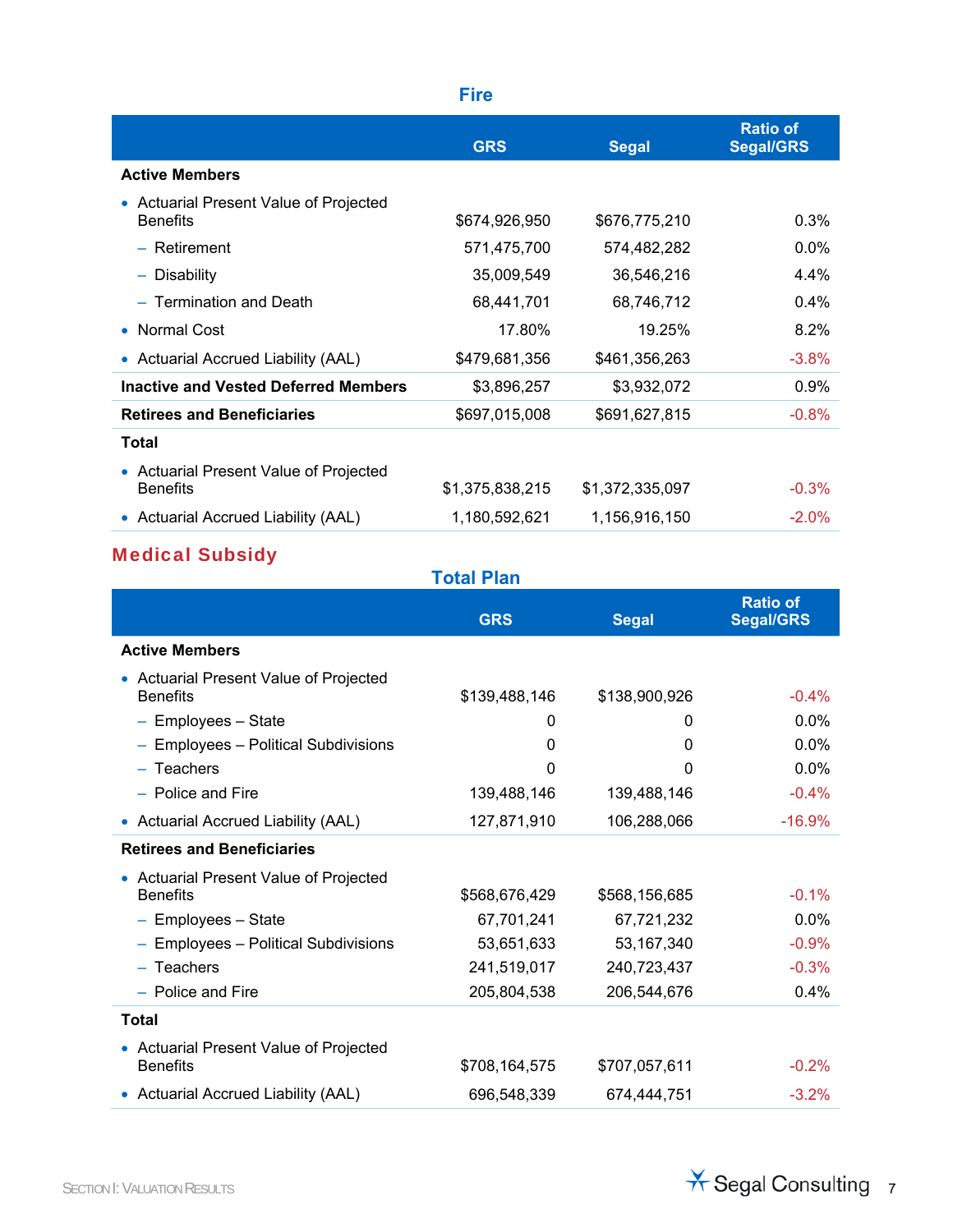### Test Life Output

We requested specific test lives in order to compare the benefit amounts projected in the valuation against our understanding of the NHRS benefits summarized in the valuation report and to assist in the matching of the overall results. A review of test lives generally permits the auditing actuary to understand the retained actuary's valuation programming on a micro basis.

We were provided with results for 34 test lives, including 18 active members seven terminated vested members, nine retirees and beneficiaries, and six test lives for the medical subsidy. The key characteristics of these test lives, as well as a comparison of the Actuarial Present Value of Projected Benefits between GRS and Segal are outlined below.

We were ultimately able to replicate all test life results within a reasonable tolerance, as shown in the charts below.

| <b>Group</b>     | <b>Description</b>                                            | <b>GRS PVB</b> | <b>Segal PVB</b> | <b>Percent</b><br><b>Difference</b> |
|------------------|---------------------------------------------------------------|----------------|------------------|-------------------------------------|
| <b>Employees</b> | $\bullet$ Hired before 7/1/2011, vested as of 1/1/2012        | \$98,333       | \$101,876        | 3.6%                                |
|                  | Hired before 7/1/2011, not vested as of 1/1/2012<br>$\bullet$ | 81,152         | 79,431           | $-2.1%$                             |
|                  | $\bullet$ Hired after $7/1/2011$                              | 44,704         | 44,652           | $-0.1%$                             |
| <b>Teachers</b>  | $\bullet$ Hired before 7/1/2011, vested as of 1/1/2012        | \$346,545      | \$350,138        | 1.0%                                |
|                  | • Hired before 7/1/2011, not vested as of 1/1/2012            | 205,437        | 200,770          | $-2.3%$                             |
|                  | $\bullet$ Hired after $7/1/2011$                              | 66,974         | 68,798           | 2.7%                                |
| <b>Police</b>    | • Hired before 7/1/2011, vested as of 1/1/2012                | \$347,104      | \$347,408        | 0.1%                                |
|                  | • Hired before 7/1/2011, 8-10 YOS as of 1/1/2012              | 212,409        | 211,570          | $-0.4%$                             |
|                  | • Hired before 7/1/2011, 6-8 YOS as of 1/1/2012               | 331,769        | 331,374          | $-0.1%$                             |
|                  | • Hired before 7/1/2011, 4-6 YOS as of 1/1/2012               | 322,455        | 323,920          | 0.5%                                |
|                  | • Hired before 7/1/2011, 0-4 YOS as of 1/1/2012               | 162,672        | 162,885          | 0.1%                                |
|                  | $\bullet$ Hired after $7/1/2011$                              | 160,764        | 167,174          | 4.0%                                |
| <b>Fire</b>      | $\bullet$ Hired before 7/1/2011, vested as of 1/1/2012        | \$713,204      | \$714,004        | 0.1%                                |
|                  | • Hired before 7/1/2011, 8-10 YOS as of 1/1/2012              | 218,507        | 218,977          | 0.2%                                |
|                  | • Hired before 7/1/2011, 6-8 YOS as of 1/1/2012               | 277,027        | 276,355          | $-0.2%$                             |
|                  | • Hired before 7/1/2011, 4-6 YOS as of 1/1/2012               | 270,361        | 271,367          | 0.4%                                |
|                  | • Hired before 7/1/2011, 0-4 YOS as of 1/1/2012               | 179,246        | 178,067          | $-0.7%$                             |
|                  | $\bullet$ Hired after $7/1/2011$                              | 131,839        | 135,171          | 2.5%                                |
|                  | <b>Total Active Test Life Suite:</b>                          | \$4,170,502    | \$4,183,937      | 0.3%                                |

#### **Active Test Lives**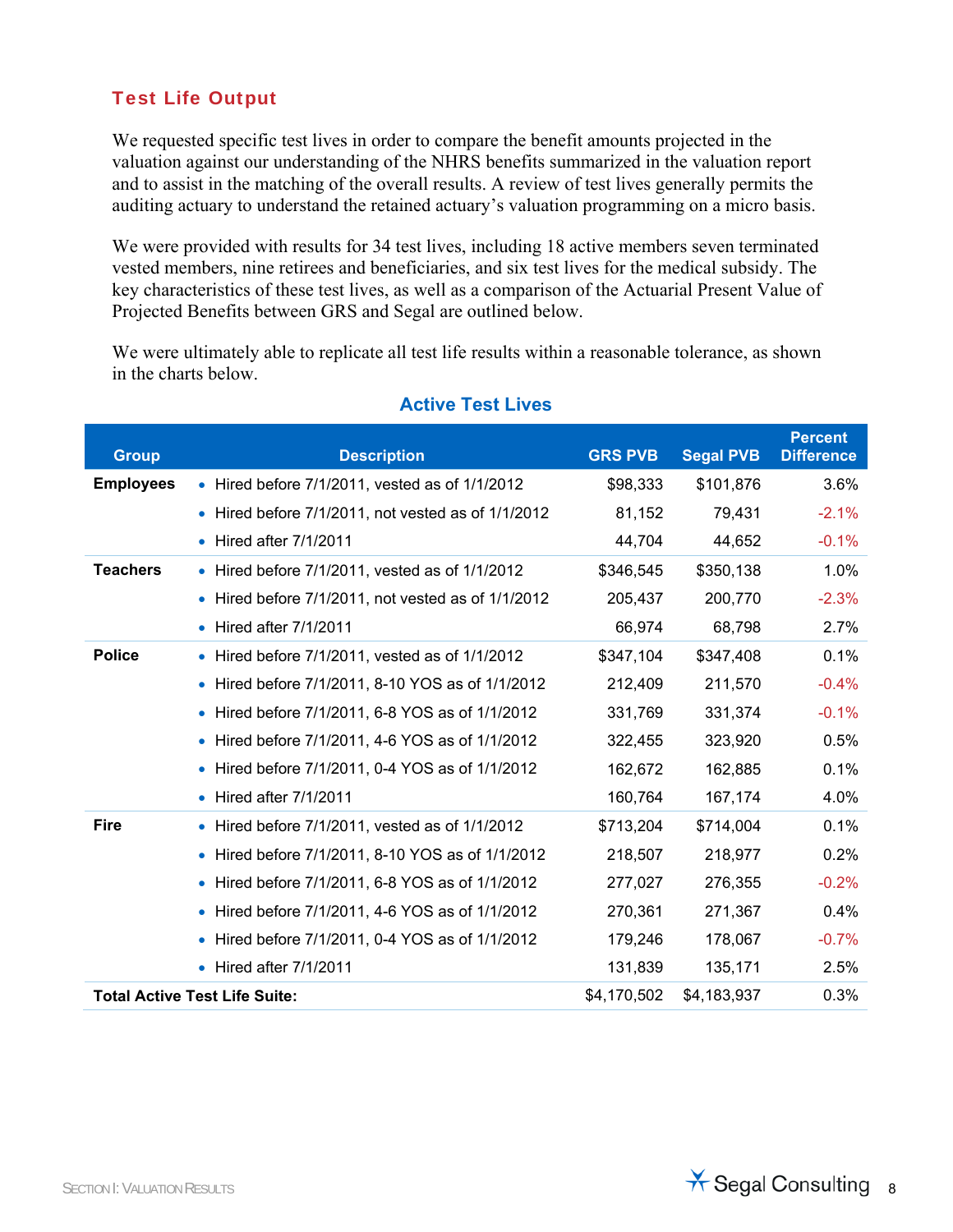### **Terminated Vested Test Lives**

| <b>Group</b>     | <b>Description</b>                                     | <b>GRS</b>  | <b>Segal</b> | <b>Percent</b><br><b>Difference</b> |
|------------------|--------------------------------------------------------|-------------|--------------|-------------------------------------|
| <b>Employees</b> | • Hired before $7/1/2011$ , vested as of $1/1/2012$    | \$46,940    | \$46,966     | 0.1%                                |
|                  | $\bullet$ Hired after $7/1/2011$                       | 48,514      | 45,313       | $-6.6%$                             |
| <b>Teachers</b>  | $\bullet$ Hired after 7/1/2011                         | 101.804     | 101.875      | 0.1%                                |
| <b>Police</b>    | $\bullet$ Hired before 7/1/2011, vested as of 1/1/2012 | 103,336     | 104,887      | 1.5%                                |
|                  | $\bullet$ Hired after 7/1/2011                         | 130,363     | 132,394      | 1.6%                                |
| <b>Fire</b>      | $\bullet$ Hired before 7/1/2011, vested as of 1/1/2012 | 51,130      | 51,556       | 0.8%                                |
|                  | $\bullet$ Hired after 7/1/2011                         | 124,923     | 126,596      | 1.3%                                |
|                  | <b>Total Terminated Vested Test Life Suite:</b>        | \$4,170,502 | \$4,183,937  | 0.3%                                |

### **Pay Status Test Lives**

| <b>Group</b>     | <b>Description</b>                            | <b>GRS</b>  | <b>Segal</b> | <b>Percent</b><br><b>Difference</b> |
|------------------|-----------------------------------------------|-------------|--------------|-------------------------------------|
| <b>Employees</b> | • Nondisabled, Straight Life Annuity          | \$728,749   | \$726,416    | $-0.3%$                             |
|                  | • Nondisabled, Straight Life Annuity          | 818,991     | 827,456      | 1.0%                                |
| <b>Teachers</b>  | • Nondisabled, Straight Life Annuity          | 951,952     | 946,928      | $-0.5%$                             |
|                  | • Nondisabled, 100% J&S                       | 735,664     | 739,851      | 0.6%                                |
| <b>Police</b>    | • Nondisabled, 50% J&S w/ Popup (Cash Refund  | 152,377     | 153,095      | 0.5%                                |
|                  | • Nondisabled, 100% J&S                       | 1,036,530   | 1,033,363    | $-0.3%$                             |
|                  | • Nondisabled, 50% J&S w/ Popup (Cash Refund) | 55,214      | 55.461       | 0.4%                                |
| <b>Fire</b>      | • Nondisabled, 100% Joint & Survivor          | 312,842     | 310.502      | $-0.7%$                             |
|                  | Disabled, Straight Life Annuity               | 681,009     | 677,360      | $-0.5%$                             |
|                  | <b>Total Pay Status Test Life Suite:</b>      | \$4,170,502 | \$4,183,937  | 0.3%                                |

### **Medical Subsidy Test Lives**

| <b>Group</b>     | <b>Description</b>                           | <b>GRS</b> | <b>Segal</b> | <b>Percent</b><br><b>Difference</b> |
|------------------|----------------------------------------------|------------|--------------|-------------------------------------|
| <b>Employees</b> | • Nondisabled Surviving Spouse               | \$62,766   | \$62,659     | $-0.2%$                             |
| <b>Teachers</b>  | • Nondisabled Surviving Spouse               | 39.164     | 39,377       | 0.5%                                |
| <b>Police</b>    | • Active, Hired before 6/30/2000             | 75.527     | 76.455       | 1.2%                                |
|                  | • Disabled Retiree                           | 53,455     | 53,889       | 0.8%                                |
| <b>Fire</b>      | • Active, Hired before 6/30/2000             | 94.089     | 94,510       | 0.4%                                |
|                  | <b>Disabled Retiree</b>                      | 74,966     | 74,767       | $-0.3%$                             |
|                  | <b>Total Medical Subsidy Test Life Suite</b> | \$399,967  | \$401.657    | 0.4%                                |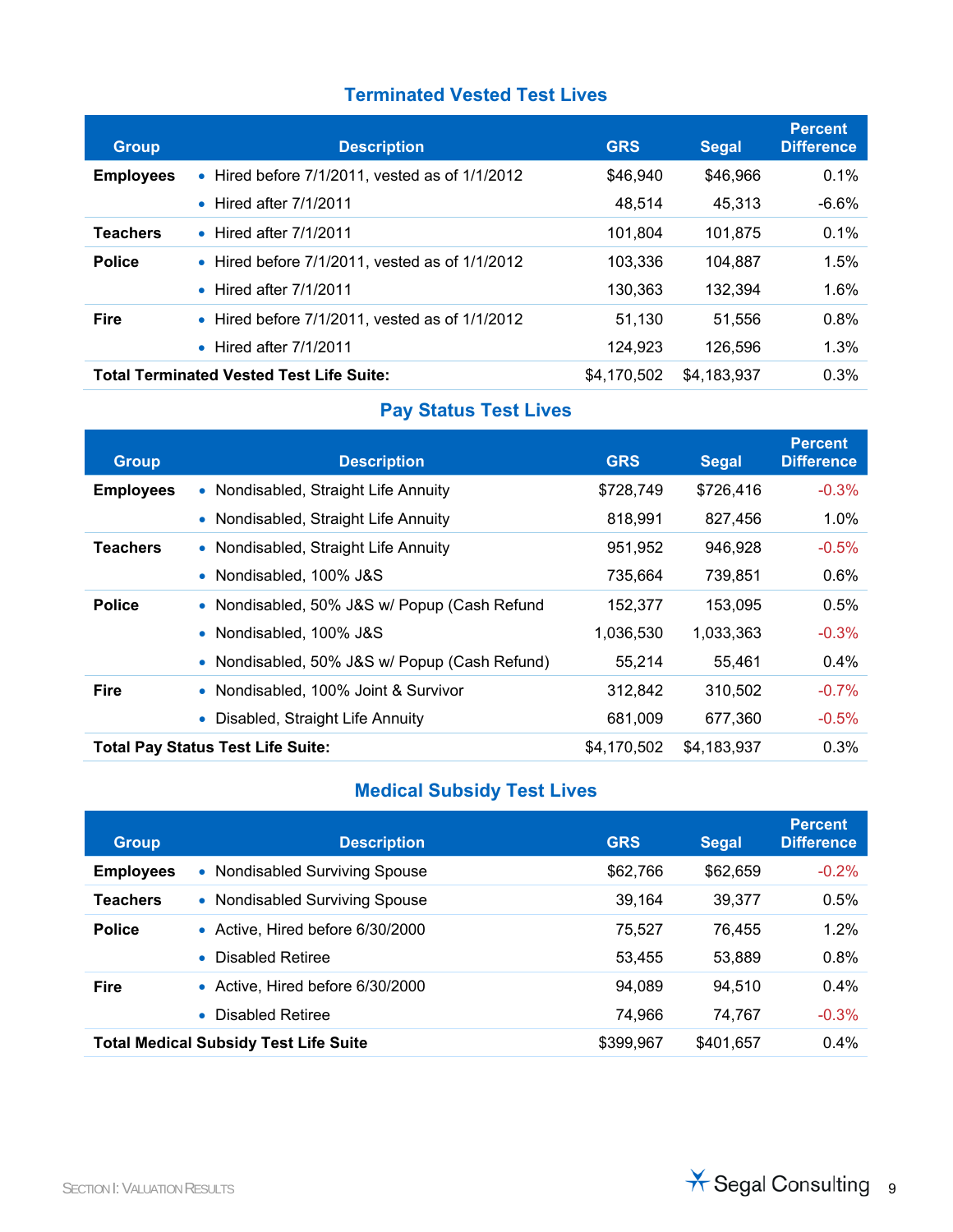We note that the total pay status test life suite matched within 0.3% and that the individual test lives within this suite matched within -0.7% and 1.0%, compared to a -2.2% match for all retirees and beneficiaries. The match of the retiree and beneficiary liability for the Employee and Teacher groups was -3.8% and -2.2%, respectively. Segal has discussed this discrepancy with GRS, but GRS did not have any suggestions as to the source of the discrepancy. Given that the pay status test lives are closely matching GRS and that retiree liabilities typically produce a very close match, NHRS may want to investigate this difference at a later date. We would be happy to compare retiree liabilities on an individual basis with GRS to determine the cause of the discrepancy.

#### Contribution Rates

We were able to replicate the methodology used to determine the amortization payments on the unfunded actuarial accrued liability, and consequently, the total and employer contribution rates, as a percentage of payroll.

#### Recommendations

As mentioned previously, the results presented throughout this section represent the closest match of GRS results based on our reading of their valuation report, the test life information provided, and their responses to our follow-up questions. Given that we were able to replicate their results closely, we are confident that we understand GRS's programming methodology. With that in mind, we offer the following suggestions to improve the accuracy of the results:

1. RSA 100-A:11 provides that the excess, if any, of the payments to a retired member and survivor, if applicable, over the accumulated contributions at retirement, will be paid to a named beneficiary or the member's estate. A review of the pay status test lives indicates that for current retirees, the retiree's contribution account value at retirement, without reducing the balance for payments received prior to the valuation date, are used to determine the value of any future "cash refund" lump sum that may be payable. **We recommend that GRS calculate the retiree's remaining contribution account balance as of the valuation date to determining the value of any future "cash refund" lump sum.**

We estimate that the current methodology overstates retiree liabilities by approximately \$52 million, or 0.7% of retiree liabilities and 0.3% of the total Actuarial Present Value of Projected Benefits.

2. After reviewing the terminated vested test lives, we determined that the transition rules applicable to members hired prior to July 1, 2011, but who are not vested as of January 1, 2012, were not being used to determine eligibility for retirement, resulting in a slight overstatement of liabilities. **We recommend incorporating the transition rules into the determination of the retirement age.**

We estimate that the overstatement of terminated vested participant liabilities is approximately \$0.5 million, or 0.2% of terminated vested participant liabilities and 0.003% of the total Actuarial Present Value of Projected Benefits.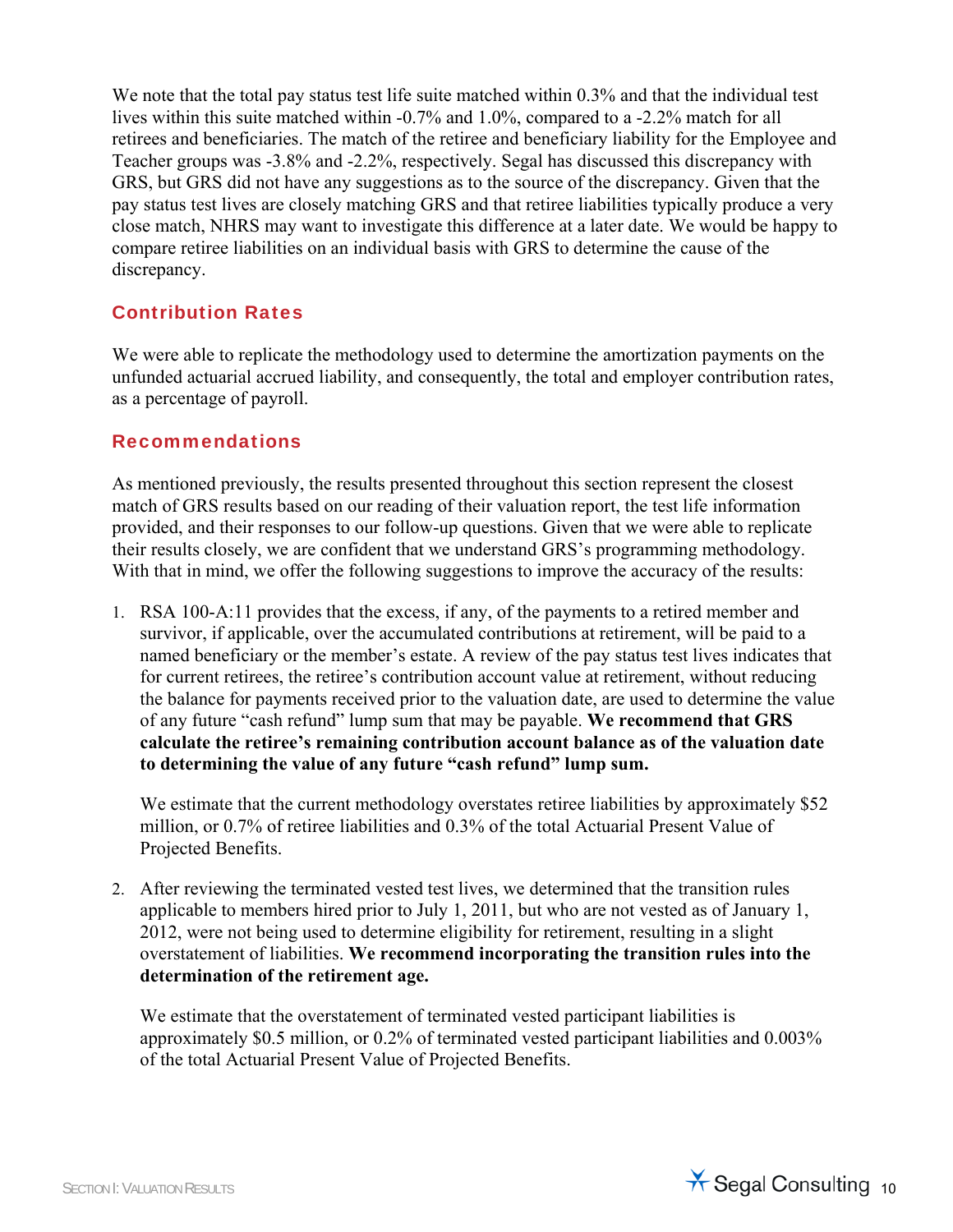In addition, we determined that time elapsed between the date of termination and the valuation date was not used to determine eligibility for retirement, resulting in an understatement of liabilities. **We recommend that GRS program this plan provision.**

We estimate that the current methodology understates vested deferred liabilities by approximately \$2.5 million, or 0.9% of vested deferred liabilities and 0.02% of the total Actuarial Present Value of Projected Benefits.

3. After reviewing the active test lives, we determined that the assumed forfeiture percentage was not being applied as described in the valuation report. The GRS report notes that the forfeiture assumption for vested members who quit before retirement and elect a refund of their accumulated contribution is 25% at first vesting eligibility, grading to 0% at first retirement eligibility. GRS later confirmed that their programming assumes 25% of members who quit before retirement with 10-15 years of service will elect the refund of contributions and forfeit their pension. We are not sure whether the intended assumption was the one described in the valuation report or the one used in the programming. In either case, the report language or the programming should be updated to be consistent with the other.

If the assumption described in the valuation report was the intended assumption, we estimate that the Actuarial Present Value of Projected Benefits for active participants was overstated by approximately \$4.8 million, or 0.1% of the active subtotal and 0.03% of the total Actuarial Present Value of Projected Benefits.

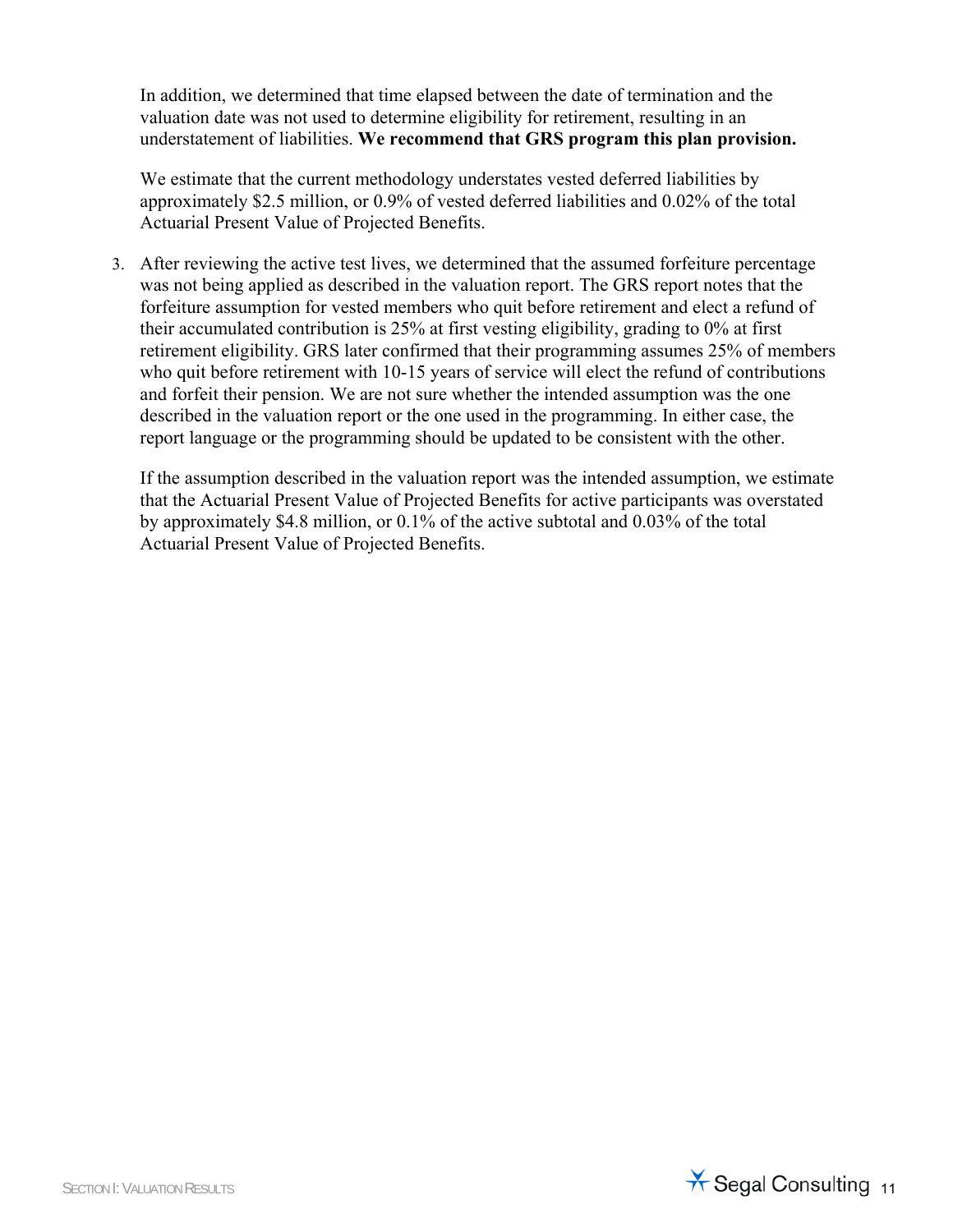## **Section II: Demographic and Financial Information**

#### Demographic Data Review

Actuarial Standard of Practice (ASOP) No. 23, *Data Quality*, is the guiding standard used by actuaries to ensure that the information upon which actuarial calculations are based is sufficient for its intended purpose. The ASOP does not require the actuary to audit the data; the accuracy and comprehensiveness of the data is the responsibility of those supplying it. However, the actuary should review the data for reasonableness and consistency. If the actuary believes that there are questionable or inconsistent data values that could have a material impact on the analysis, the actuary should consider further steps, when practical, to improve the quality of the data.

The actuary should also comply with the requirements of ASOP No. 41, *Actuarial Communications*, to indicate the source of the data, to describe (at a high level) the process used to evaluate the data, and to disclose any adjustments or modifications made to it.

Segal Consulting was provided with the data file that NHRS sent to GRS for purposes of the June 30, 2017 actuarial valuation. GRS stated that the data as provided by NHRS was used for valuation purposes, with no additional adjustments needed. However, during this audit, it was determined that GRS does make some modifications to the data for valuation purposes, including specific group exclusions.

In compliance with the ASOPs, GRS provides the source of the data used in the valuation in the cover letter and discloses that reasonableness checks were completed as part of the valuation process. Section D of the valuation report, a section entitled "Participant Data," summarizes the data received. We suggest an explicit disclosure of any data that was not used.

Overall, we have found no reason to doubt the substantial accuracy of the information on which the valuation was based. The data was comprehensive and largely complete as provided by NHRS, and the follow-up communications between the actuary and System staff were reasonable. We confirmed, wherever possible, that any NHRS responses were incorporated into the valuation data file. We acknowledge that NHRS has protected employees' personal information by masking part of the Social Security number in the actuarial file and instead uses a different unique identifier ("Entity") to allow tracking of participants from year to year, which is commendable.

We were able to substantially match the participant counts, average age and service, and average salary and total payroll, and average and total retirement benefits with those shown in GRS's valuation report. We believe the slight differences in average salary and total payroll are due to different calculations to annualize salary for new hires. The participant information shown in the GRS report and our duplication of this information is summarized at the end of this section.

Our comments and suggestions regarding the participant data are as follows:

1. We note that for active and terminated vested participants with service in Group I and II, one record is provided for each individual, with separate accrued benefits shown for periods of

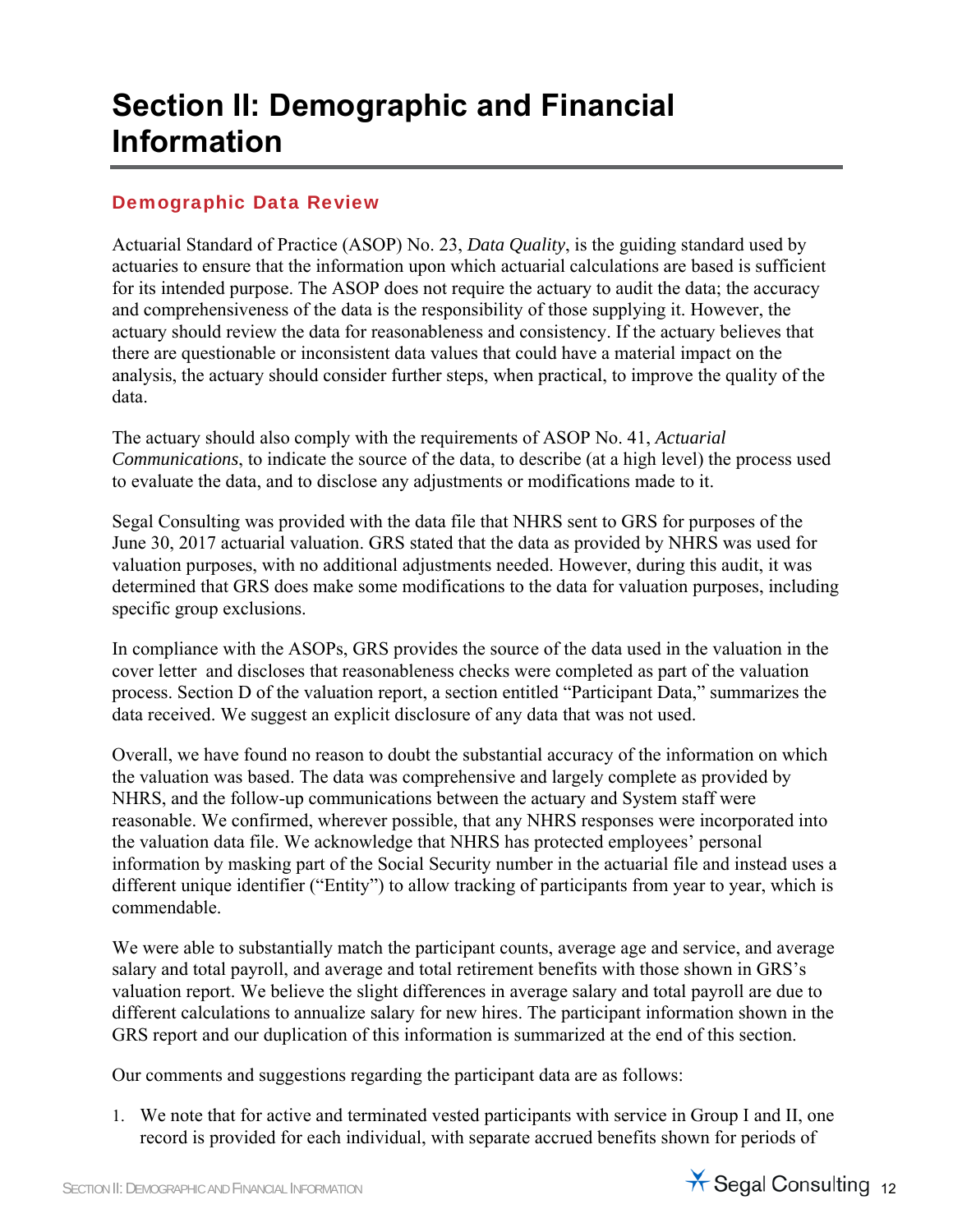service with each group. However, if a participant in pay status has service in more than one group, multiple records are provided. In addition, if a retiree purchased additional service, the benefit associated with the purchased service is shown in a separate record. We determined there were 2,577 retirees with two or more records. For those 2,577 retirees, there were 5,212 records, meaning that the participant counts for those in-pay were inflated by 2,635 additional records. (1,702 of the additional records were associated with service purchases, while the remainder were retirees with benefits in more than one group.) The result of the overstatement is that the ratio of actives to retirees, often used as a barometer for the relative maturity of a pension plan, is slightly understated. In addition, although the scope of our audit did not include a review of GASB accounting results, GRS should ensure that these duplicates are excluded when determining the averaged expected remaining service lifetime used for the pension expense calculation. We understand the need to accurately allocate liabilities to the correct group. However, we recommend also showing the number of in-pay individuals across all plans.

- 2. GRS stated that that the data files as provided by NHRS were used for the valuation, and there were no separate scrubbed data files. During our review, GRS indicated that the following updates had been made to the data files for valuation purposes:
	- 102 active participants reported with a zero salary were excluded from the valuation. **For situations where data is missing, we recommend reviewing these records with NHRS, and possibly valuing them with an average value for similar participants with known information, rather than excluding them entirely.**
	- 7 terminated vested participants were excluded from the valuation because the annual benefit amount is less than \$100. **We recommend reviewing these records with NHRS and determining whether these are valid records. We also suggest the exclusion should be noted in the report.**
	- 2,897 medical subsidy records were excluded from the valuation since they have a blank subsidy amount and are not Teachers or Employees under the age of 60 at the valuation date. Such participants are not eligible to receive a benefit, so the exclusion is valid.
- 3. During our review of the active participants eligible for the post-retirement medical subsidy, we determined that 2,646 active employees in the Police and Fire plans with a contribution basis date prior to July 1, 2005 should be included, compared to 2,636 in GRS's report. We have reviewed this difference with GRS and they agree with our number. GRS will update their method for determining the eligible group for the June 30, 2018 valuation.
- 4. In the course of checking the data summaries in the report, we found two values that appear to have been switched in the Pension Executive Summary (page 3). The number of Non-Vested Inactive Terminations for Teachers should be 3,113 and the number of Non-Vested Inactive Terminations for Fire should be 43.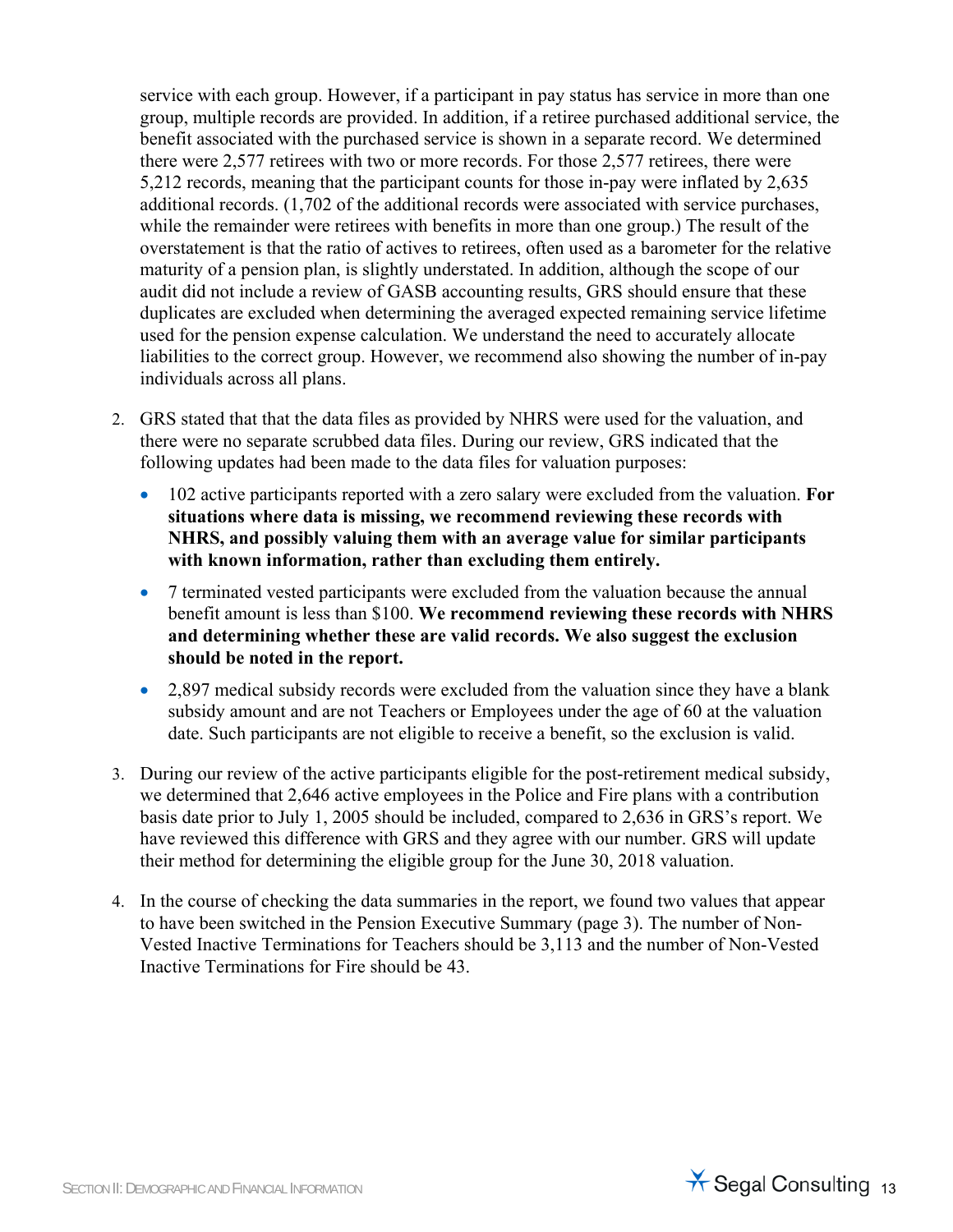### Summary of Data

A comparison of the participant counts is shown on the following pages:

### **Active Members**

|                                      | <b>GRS</b>      | <b>Segal</b>    | <b>Difference</b> |
|--------------------------------------|-----------------|-----------------|-------------------|
| <b>Employees</b>                     |                 |                 |                   |
| • Number                             | 24,478          | 24,477          | 0.00%             |
| • Average age                        | 49.2            | 49.2            | 0.0               |
| • Average service                    | 11.1            | 11.1            | 0.0               |
| • Average salary                     | \$48,187        | \$48,446        | 0.54%             |
| • Total payroll supplied, annualized | \$1,179,518,298 | \$1,185,803,296 | 0.53%             |
| <b>Teachers</b>                      |                 |                 |                   |
| • Number                             | 17,617          | 17,617          | 0.00%             |
| • Average age                        | 46.1            | 46.1            | 0.0               |
| • Average service                    | 13.5            | 13.5            | 0.0               |
| • Average salary                     | \$60,932        | \$60,998        | 0.11%             |
| • Total payroll supplied, annualized | \$1,073,446,998 | \$1,074,595,418 | 0.11%             |
| <b>Police</b>                        |                 |                 |                   |
| • Number                             | 4,151           | 4,151           | 0.00%             |
| • Average age                        | 39.1            | 39.1            | 0.0               |
| • Average service                    | 11.0            | 11.0            | 0.0               |
| • Average salary                     | \$70,104        | \$70,799        | 0.99%             |
| • Total payroll supplied, annualized | \$291,003,704   | \$293,885,961   | 0.99%             |
| <b>Fire</b>                          |                 |                 |                   |
| • Number                             | 1,640           | 1,641           | 0.06%             |
| • Average age                        | 41.3            | 41.3            | 0.0               |
| • Average service                    | 13.2            | 13.2            | 0.0               |
| • Average salary                     | \$75,392        | \$75,738        | 0.46%             |
| • Total payroll supplied, annualized | \$123,642,532   | \$124,285,903   | 0.52%             |
| <b>Total</b>                         |                 |                 |                   |
| • Number                             | 47,886          | 47,886          | 0.00%             |
| • Average age                        | 46.9            | 46.9            | 0.0               |
| • Average service                    | 12.1            | 12.1            | 0.0               |
| • Average salary                     | \$55,708        | \$55,936        | 0.41%             |
| • Total payroll supplied, annualized | \$2,667,611,532 | \$2,678,570,578 | 0.41%             |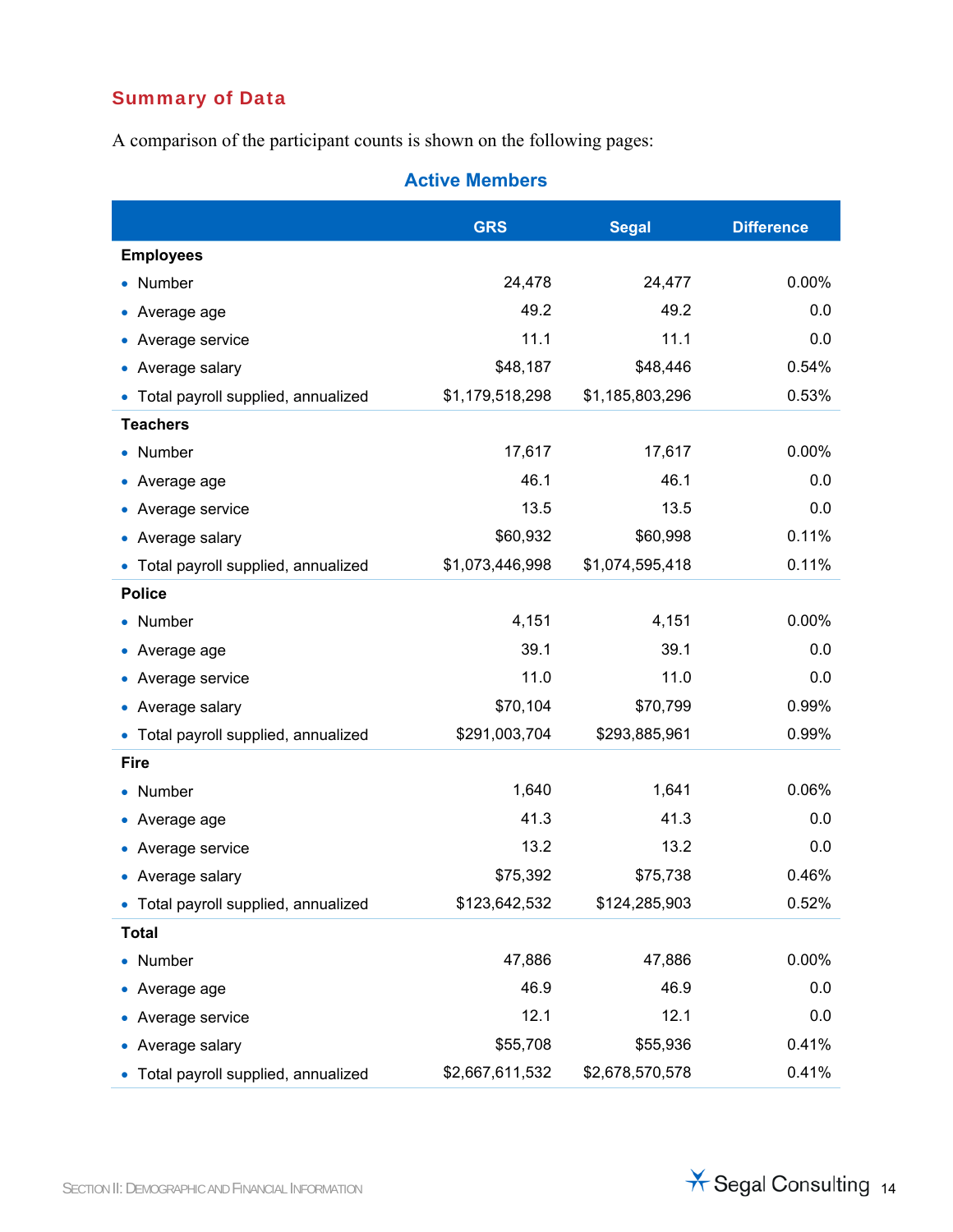#### **Inactive Members**

|                                                                               | <b>GRS</b>    | <b>Segal</b>  | <b>Difference</b> |
|-------------------------------------------------------------------------------|---------------|---------------|-------------------|
| <b>Terminated employees entitled to</b><br>benefits but not yet in pay status |               |               |                   |
| • Number                                                                      | 2,281         | 2,281         | 0.00%             |
| • Average age                                                                 | 52.0          | 51.8          | $-0.2$            |
| Non-vested inactive members who<br>have a remaining contribution balance      |               |               |                   |
| • Number                                                                      | 10,477        | 10,477        | 0.00%             |
| <b>Service Retirees</b>                                                       |               |               |                   |
| • Number                                                                      | 31,186        | 31,186        | 0.00%             |
| • Annual benefits                                                             | \$639,679,378 | \$639,682,672 | 0.00%             |
| • Average benefit                                                             | \$20,512      | \$20,512      | 0.00%             |
| • Average age                                                                 | 70.0          | 70.2          | 0.2               |
| <b>Disability Retirees</b>                                                    |               |               |                   |
| • Number                                                                      | 1,600         | 1,600         | 0.00%             |
| • Annual benefits                                                             | \$31,739,977  | \$31,739,968  | 0.00%             |
| • Average benefit                                                             | \$19,837      | \$19,837      | 0.00%             |
| • Average age                                                                 | 64.0          | 64.0          | 0.0               |
| <b>Beneficiaries</b>                                                          |               |               |                   |
| • Number                                                                      | 2,908         | 2,908         | 0.00%             |
| • Annual benefits                                                             | \$41,692,950  | \$41,692,950  | 0.00%             |
| • Average benefit                                                             | \$14,337      | \$14,337      | 0.00%             |
| • Average age                                                                 | 73.9          | 73.9          | 0.0               |

## **Post-Retirement Medical Subsidy**

|                                                 | <b>GRS</b> | <b>Segal</b> | <b>Difference</b> |
|-------------------------------------------------|------------|--------------|-------------------|
| Employees (State) - Retirees                    | 1.709      | 1.709        | $0.00\%$          |
| Employees (Political Subdivision) -<br>Retirees | 1.210      | 1.210        | $0.00\%$          |
| Teachers - Retirees                             | 4.278      | 4.278        | $0.00\%$          |
| Police and Fire - Retirees                      | 2,808      | 2.808        | $0.00\%$          |
| Police and Fire - Actives                       | 2,636      | 2.646        | 0.38%             |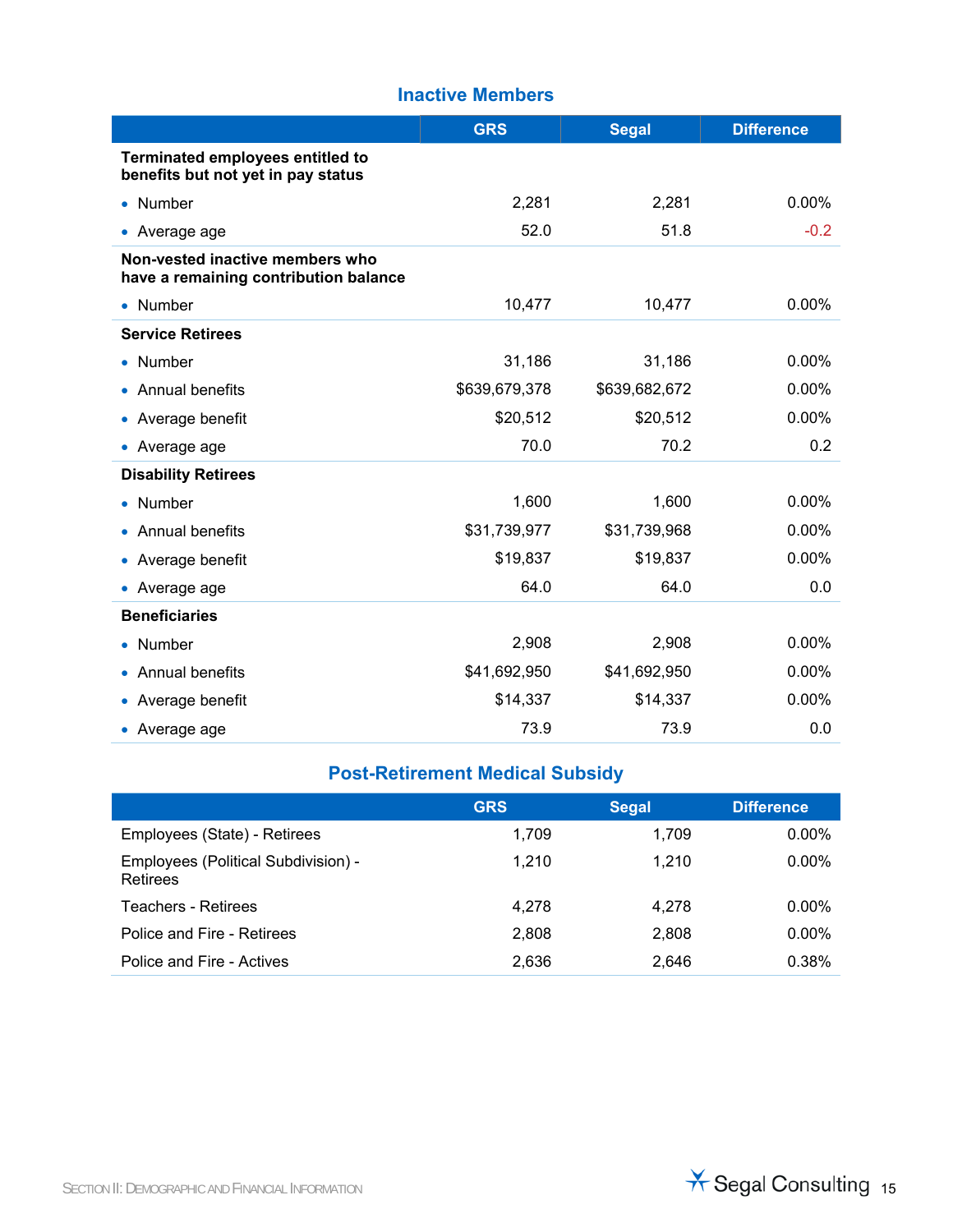## **Section III: State Statutes and Board Policies**

We reviewed New Hampshire Title VI, Public Officers and Employees, Chapter 100-A, as amended, to confirm that GRS correctly identified the benefits to be valued in a consistent manner based on the Summary of Plan Provisions in the accounting report. We also reviewed the GRS valuation methodology for compliance with Chapter 100-A:16, which sets forth the statutory Method of Financing.

#### Comments on the Plan Provision Summary

- 1. The description of the plan provisions in the GRS reports are generally consistent with the applicable statute.
- 2. It would be helpful to the reader to use consistent language when referring to the three participant "tiers" within each group. Currently, the distinction between tiers is worded slightly differently across different benefit provisions.
- 3. The Group I *Earnable Compensation* summary should be revisited.
	- a. The first paragraph covering members who have attained vested status prior to January 1, 2012 does not mention "compensation for extra and special duty" but the second paragraph covering all other members does specifically acknowledge "compensation for extra and special duty." Since "compensation for extra and special duty" is recognized for employees hired prior to July 1, 2011, it would be clearer as a new paragraph.
	- b. The reference in the second paragraph to "active members … who are not in vested status on or after January 1, 2012" is confusing. The statute more aptly says "members who have not attained vested status prior to January 1, 2012."
	- c. The first sentence in the second paragraph says "holiday and vacation pay, sick pay, and longevity pay" are included for members who began service before July 1, 2011 and have not attained vested status prior to January 1, 2012 and members who began service on or after July 1, 2011. However, Section 100-A:1, XVII(b)(1) and (4) do not appear to provide for holiday, vacation, and sick pay for these members.
	- d. The effective date for Earnable Compensation would be clearer as a new paragraph.
	- e. We suggest the IRC Section  $401(a)(17)$  annual compensation limit be referenced.
- 4. Under Group I *Ordinary Disability, Benefit*, the first sentence should more accurately read "If age 60 or older, the Service Retirement Benefit as calculated under benefit provisions for members hired prior to July 1, 2011."
- 5. The Group 1 *Vested Termination* summary should specify that the reduced early service retirement benefit begins at age 60 "if the member has 30 years of creditable service" for members hired after July 1, 2011.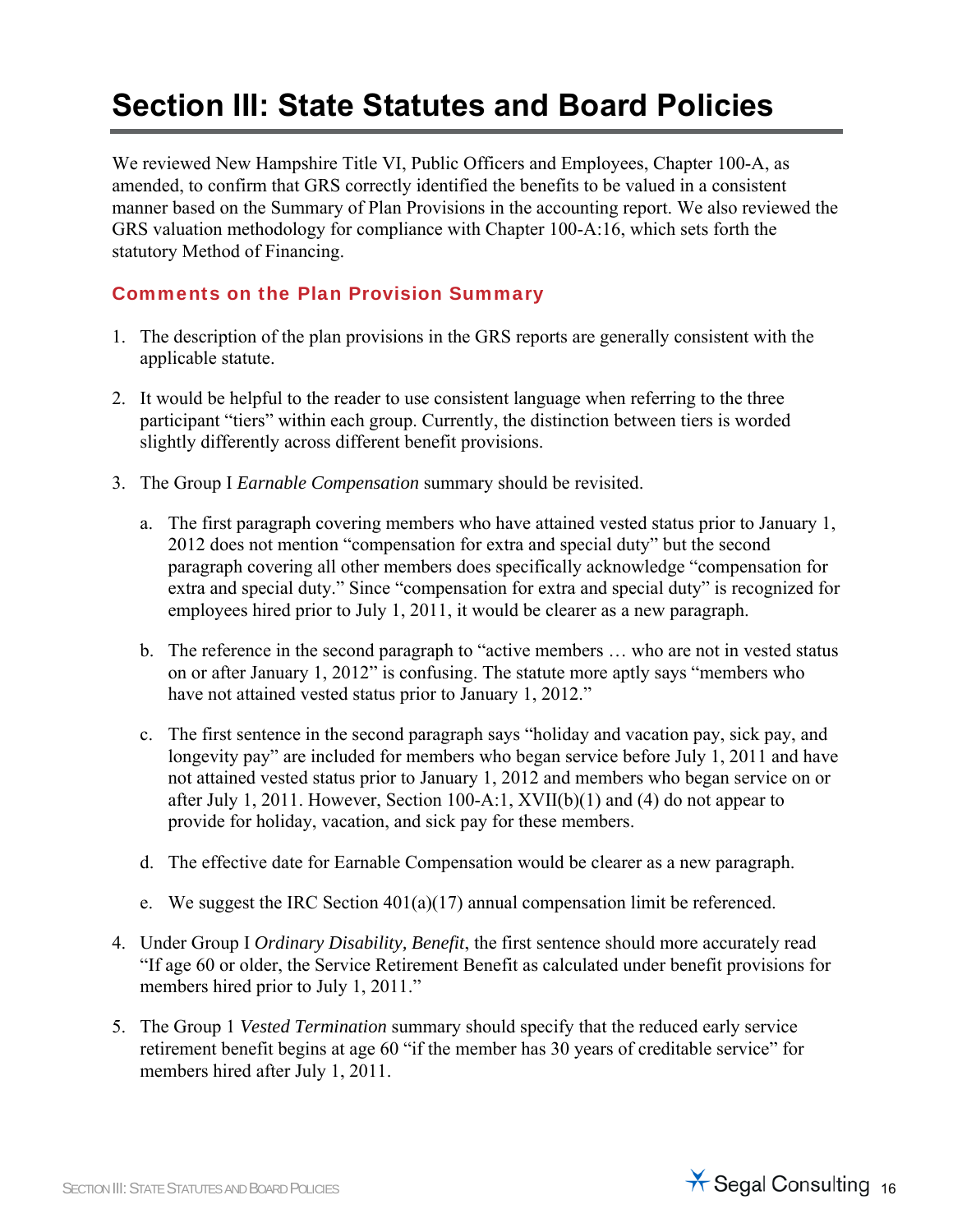- 6. When a "refund of accumulated contributions" is referenced in Group 1 *Vested Termination*, we suggest clarifying that this refers to member contributions only, rather than both member and employer contributions.
- 7. The Group 1 *Maximum Benefit* summary distinguishes between members who were "hired prior to July 1, 2009" and "members who commenced service on or after July 1, 2009 or are non-vested as of January 1, 2012." The former group should more accurately read "hired prior to July 1, 2009 *or have attained vested status prior to January 1, 2012*" while the latter group should read "members who commenced service on or after July 1, 2009 *and* are nonvested as of January 1, 2012." As the summary is currently written, a participant hired prior to July 1, 2009 and non-vested as of January 1, 2012 falls within both groups.
- 8. Under Group 1 *Refunds*, the second condition for death in service other than accidental death should be expanded to add "if at the time of death, the member is not eligible for a service retirement." See Section 100-A:11, I(b).
- 9. Under Group 1 *Refunds*, the third condition for death prior to age 60 should clarify the member's accumulated contribution "at the time of death" are payable. See Section 100-  $A:11, I(c)$ .
- 10. The statutory reference under Group I *Member Contributions* should be RSA 100-A:16, II(g) rather than (h).
- 11. We suggest the same revisions to Group II plan provisions as described in items 3, 6, 7, 8, 9, and 10 for Group I.
- 12. The Group II *Service Retirement* summary shows eligibility at "age 50 with 25 years of creditable service or age 60" for members hired on or after July 1, 2011. Age 50 should be age 52.5. In addition, members who began service before July 1, 2011 and have not attained vested status prior to January 1, 2012 have a maximum of 40.5 years of creditable service.
- 13. The Group II summary has the Early Retirement provisions embedded in the Service Retirement section, whereas the Group I summary includes a separate section for *Early Retirement* . We suggest making the format consistent between the two groups. We find a separate section easier to read, but note the statute itself does not specifically define Early Retirement.
- 14. The Group II *Service Retirement* summary describes a minimum annual service retirement allowance of \$10,000 that is provided to members at age 45 with 20 years of service. While this is correct for members who have attained vested status prior to January 1, 2012, the age and service requirement is different for other members.
- 15. The second paragraph under the Group II *Post Retirement Death* summary for members "retired on or after April 1, 1987" should be expanded to note that the benefit payable to the surviving spouse is only payable if the member had 20 years of service.
- 16. Under the Group II *Optional Forms*, it does not appear that the Option 4 survivor benefit is limited to 50%.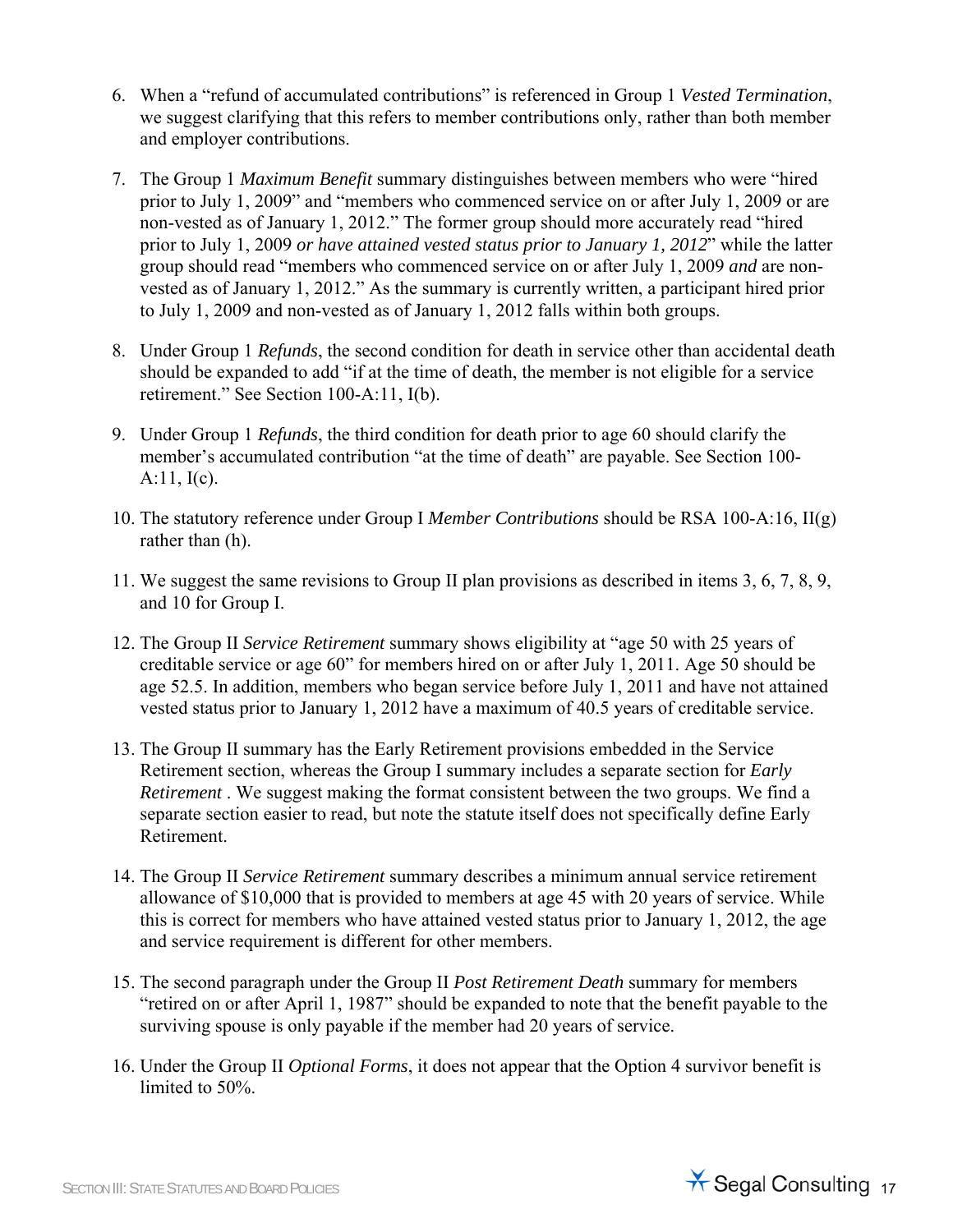#### Comments on the Funding Policy Summary

The description in Section F of the GRS actuarial valuation report is generally consistent with Section 100-A:16 of the statute.

We note that the statute no longer refers to an amortization period of "30 years or the maximum period allowed by standards adopted by the Government Accounting Standards Board (GASB), whichever is less" and now allows for 20-year amortization of changes in the unfunded liability after June 30, 2017. We recognize the statute may have been revised after the valuation report was completed. If not yet done, the NHRS Actuarial Funding Policy and Section F of future actuarial valuation report should be updated to reflect these changes in the statute.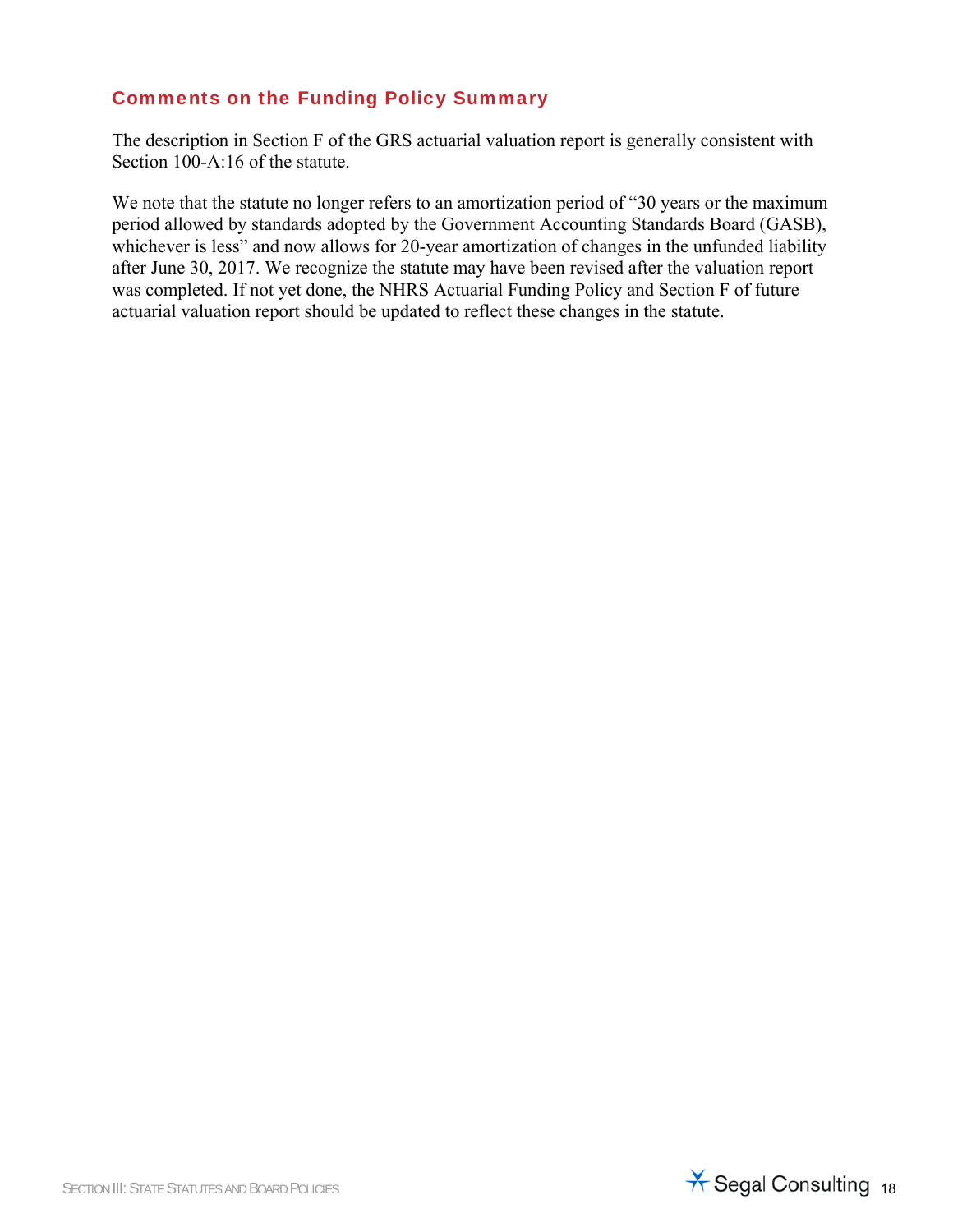## **Section IV: Review of Actuarial Standards of Practice**

#### ASOP No. 4

Actuarial Standard of Practice (ASOP) No. 4, *Measuring Pension Obligations and Determining Pension Plan Costs or Contributions*, is the umbrella standard for actuaries performing pension plan valuations. It provides guidance to the actuary for measuring and disclosing pension plan obligations. Actuaries should assess the plan sponsor's funding policy and disclose rationale for the procedures used. In general, we find the GRS actuaries have met the standards of ASOP No. 4 and the procedures used to determine required contribution rates are reasonable.

Disclosures required by ASOP No. 4 include the intended purpose of the measurement, a summary of the plan provisions, data, and assumptions, a description of the normal cost method used, the amortization method, funded status using both an actuarial value and market value, and disclaimers about future measurements.

ASOP No. 4 directs actuaries to other actuarial standards for guidance on assumptions and methods. Our audit of the GRS Experience Study includes commentary on the guidance provided by ASOP No. 27 (Economic Assumptions), No. 35 (Non-Economic Assumptions) and No. 44 (Asset Valuation Methods). We generally found GRS to have met these standards.

#### ASOP No. 23

ASOP No. 23, *Data Quality*, provides guidance to the actuary reviewing data. An audit of the data is not required but the data should be reviewed for reasonableness given the purpose of the measurement being performed. In addition, the actuary should disclose any questionable data that may have a significant affect on the results and any assumptions made for missing or questionable data. In general, we find the GRS actuaries have met the standards of ASOP No. 23.

#### ASOP No. 41

ASOP No. 41, *Actuarial Communications,* recognizes that complete disclosure of all supporting information is neither practical nor necessary. Section 3.2 of ASOP 41 states that the actuary should "identify the methods, procedures, assumptions, and data used by the actuary with sufficient clarity that another actuary qualified in the same practice area could make an objective appraisal of the reasonableness of the actuary's work as presented in the actuarial report."

In general, we found the GRS description of assumptions and methods to be clear and comprehensive.

Other suggestions for improved communication in the actuarial report can be found in Section V.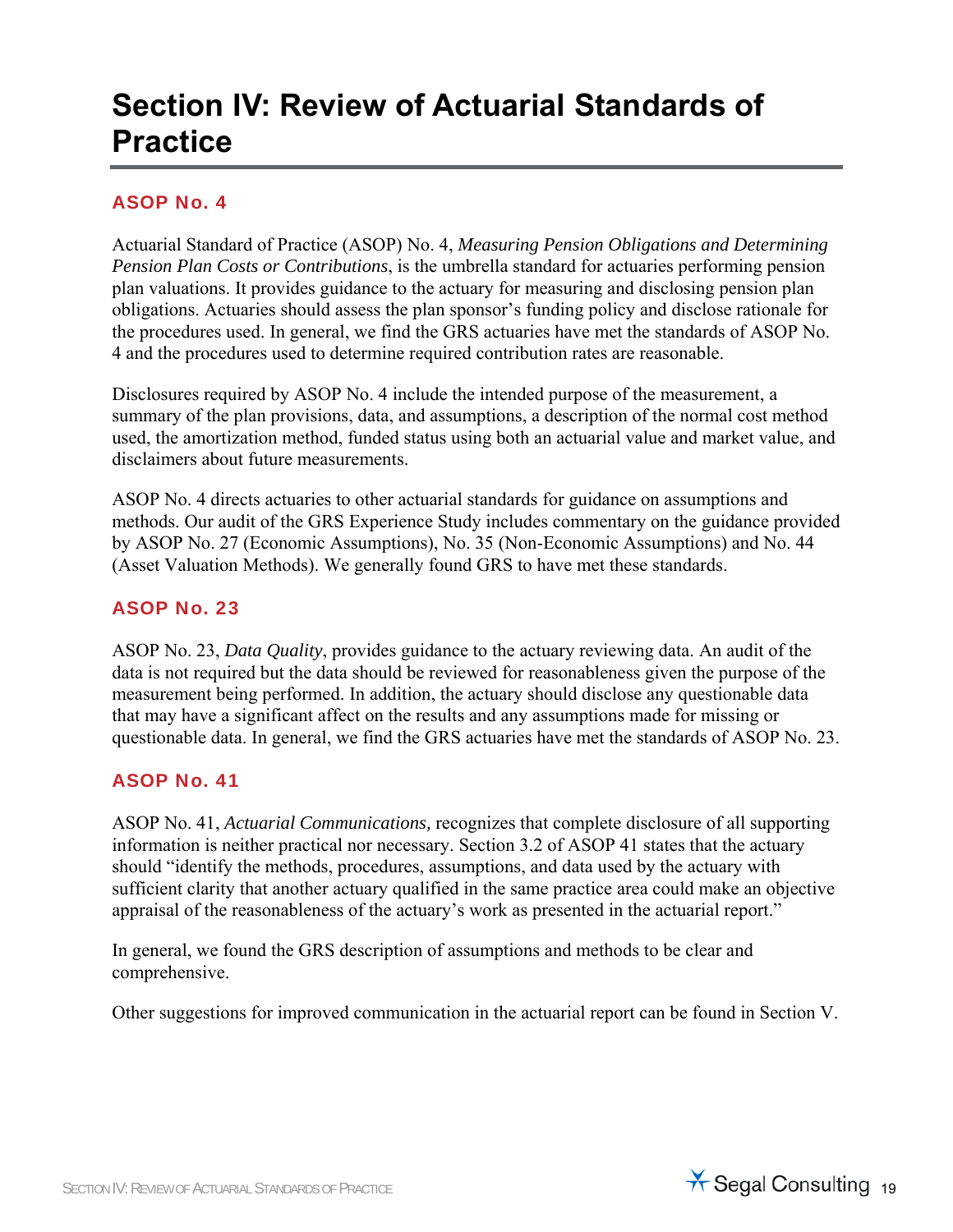#### ASOP No. 51

ASOP No. 51, *Assessment and Disclosure of Risk*, is effective for valuations with measurement dates on or after November 1, 2018. While not required for the June 30, 2017 actuarial valuation prepared by GRS, they did include some basic risk measures (see page 29) and a discussion of Risk Management in Section F. This discussion highlights Board policies for managing the Funding Risk, Demographic and Investment Risk, Asset Liability Studies, and Benefit Risk.

Beginning with the June 30, 2019 actuarial valuation, we would anticipate GRS will be identifying material risks and providing additional information about the risks of actual future measurements deviating from expected due to experience deviating from the assumptions. We also suggest that the risk measures presented on page 29 include a discussion of how these measures evaluate risk and any trends that may be developing.

#### NHRS Funding Policy

The Actuarial Funding Policy in Section F of the actuarial report includes a statement of "Overall Conformance with Professional Standards of Practice." The Board may wish to expand the policy to require the actuary to meet the Qualification Standards of the American Academy of Actuaries.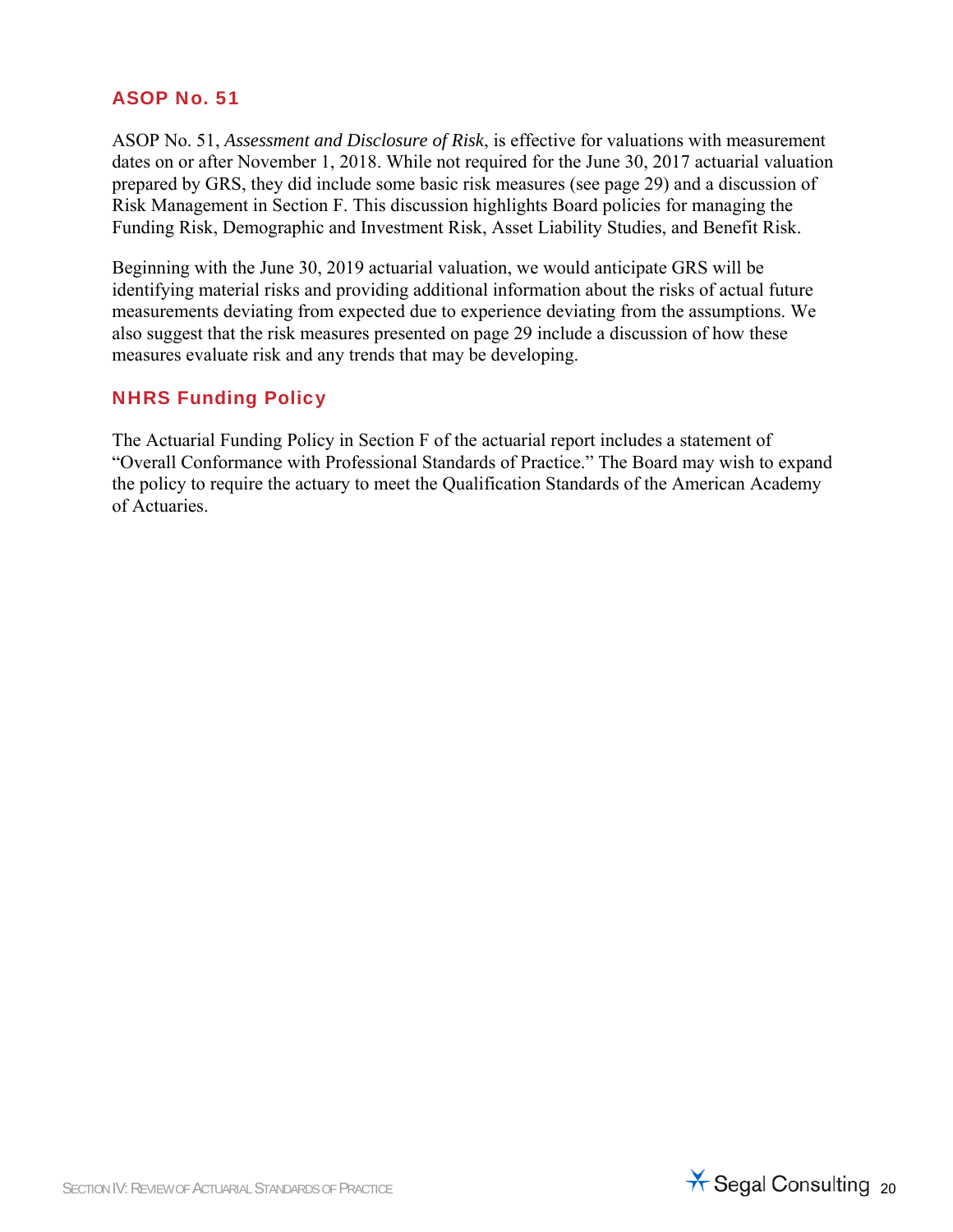## **Section V: Review of Valuation Report**

GRS generally provides a comprehensive actuarial valuation report, which includes sufficient information for an individual to gain a clear understanding of the financial picture of the System.

In addition to the suggestions noted earlier in this audit, we offer the following additional comments and suggestions with respect to increasing the usefulness and understanding of the valuation report:

- 1. It would be helpful to have a description of the interaction between the pension and medical subsidy plans in the Introductory Section. In particular, GRS should clarify whether the assets are separate or commingled. In the Other Highlights paragraph on page 1, the asset gain was reported for the combined pension and medical subsidy assets. However, elsewhere the medical subsidy is described as pay-as-you-go. We also note that in the Results of the Valuation section, the text below the tables on page 11 seems to transition to the medical subsidy plans without being clearly identified.
- 2. The Highlights include a footnote with the grand total contribution rates for NHRS (State and Political Subdivisions combined). We suggest GRS either discuss why these rates are meaningful, or eliminate the footnote.
- 3. The Executive Summary of Contribution Rates concludes on page 6 with the Estimated Dollar Amount of Contributions for Fiscal Year 2020 and Fiscal Year 2021. It is not clear if this is Employer Contributions or Total Contributions.
- 4. The Comparison of Pension Liabilities by Type on page 8 includes a band labeled "Casualty" that should be explained.
- 5. It would be helpful to indicate on the Historical Pension Funded Status chart on page 9 when any material assumption or plan changes occurred, or the impact of other significant experience (for example the reduction in assets from 2008 to 2009).
- 6. The Variability of Future Contribution Rates on page 14 states that the level percent of payroll amortization assumes the plan will remain open to new hires and the active membership will remain level, and discloses that to the extent this doesn't occur, there may be variability in future rates. We suggest that this concept could be discussed further using the recent decline in the number of active Teachers and the change in the Teacher's payroll growth assumption.
- 7. The actuarial experience is reviewed in Comment #1, including a reference to additional information on page 28. Although the information on page 28 provides a breakdown of the total gain between pension and medical subsidy, we suggest GRS disclose the primary sources of non-investment experience gains and losses.
- 8. In Comment #2, the normal cost rates are shown for members hired on or after July 1, 2011. It would be useful for users of the report to see the normal cost rates for participants hired prior to July 1, 2011.

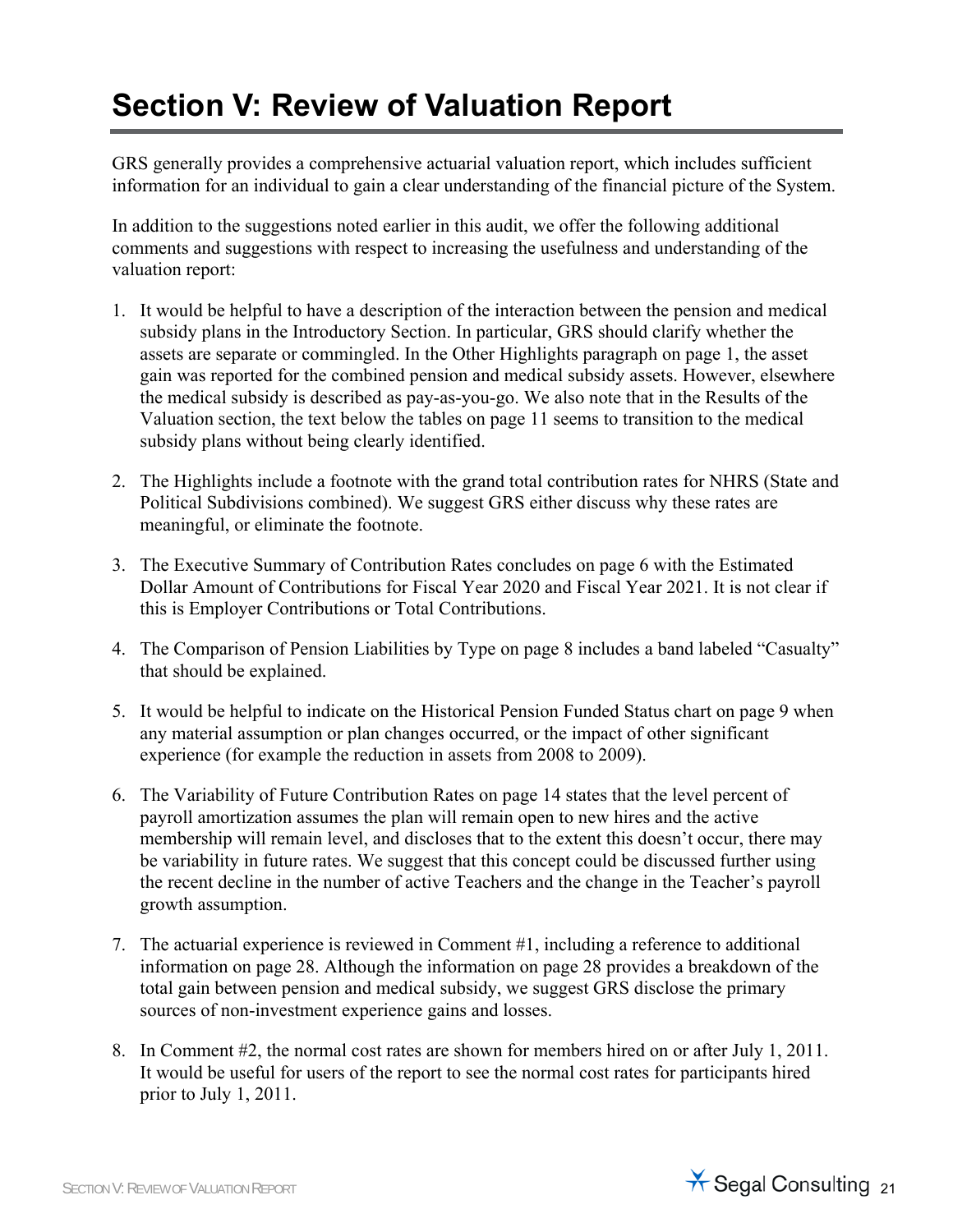- 10. In Comment #3, GRS advises the medical subsidy benefits continue to warrant close monitoring and discloses that each subaccount is assumed to maintain a 20% margin each year. We suggest GRS may want to comment on the appropriateness of the 20% margin.
- 11. Ten-year projections are shown assuming all assumptions are met. We suggest showing longer projections to demonstrate that the unfunded liability will be paid off. We also suggest showing alternative projections to demonstrate the risk of investment losses, lower than anticipated payroll growth, or unfavorable retirement experience.
- 12. In developing the contribution rates, it would be helpful to the reader to show projected payroll for each group in addition to the contribution rate as a percent of payroll. A comparison of the prior year's projected contributions in dollars to actual dollars of contributions made would be helpful in monitoring funding progress.
- 13. Projections of the unfunded liability payoff are shown on both a level percent of payroll amortization and a level dollar amortization. We suggest commentary explaining the different approach and why it is included would be helpful to the reader.
- 14. The Summary of Membership Data on page 52 includes a comparison with the prior year's figures. Including a comparison to the prior year's information for each participant group and showing certain statistics over a longer period of time would provide the reader with useful trend information.